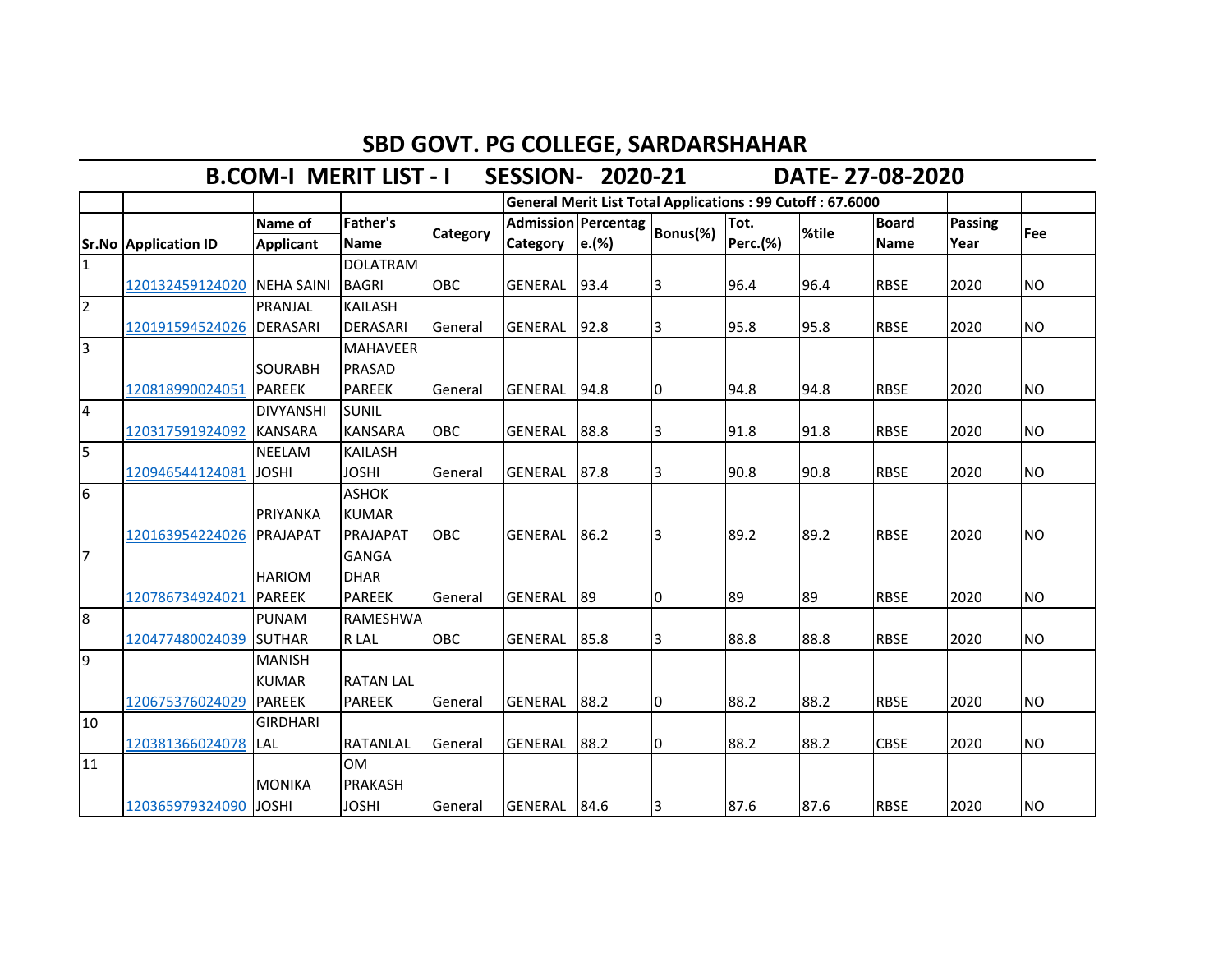| $\overline{12}$ |                              |                  | PRADEEP               |            |                |       |    |       |       |              |      |           |
|-----------------|------------------------------|------------------|-----------------------|------------|----------------|-------|----|-------|-------|--------------|------|-----------|
|                 |                              | <b>NAVEEN</b>    | <b>KUMAR</b>          |            |                |       |    |       |       |              |      |           |
|                 | 120627019824037              | <b>PAREEK</b>    | <b>PAREEK</b>         | General    | <b>GENERAL</b> | 87.2  | Iо | 87.2  | 87.2  | <b>RBSE</b>  | 2020 | <b>NO</b> |
| 13              |                              | CHANCHAL         | <b>MAGHRAJ</b>        |            |                |       |    |       |       |              |      |           |
|                 | 120232754824025              | <b>JANGIR</b>    | <b>JANGIR</b>         | <b>OBC</b> | <b>GENERAL</b> | 84.2  | 3  | 87.2  | 87.2  | <b>RBSE</b>  | 2020 | <b>NO</b> |
| 14              |                              |                  | <b>MANOJ</b>          |            |                |       |    |       |       |              |      |           |
|                 |                              | <b>SHEETAL</b>   | <b>KUMAR</b>          |            |                |       |    |       |       |              |      |           |
|                 | 120773409624010 PAREEK       |                  | <b>PAREEK</b>         | General    | <b>GENERAL</b> | 83.2  | 3  | 86.2  | 86.2  | <b>RBSE</b>  | 2020 | <b>NO</b> |
| 15              |                              |                  | SANWAR                |            |                |       |    |       |       |              |      |           |
|                 |                              | <b>KUSUM</b>     | <b>MAL</b>            |            |                |       |    |       |       |              |      |           |
|                 | 120350400824074              | <b>SHARMA</b>    | <b>SHARMA</b>         | General    | <b>GENERAL</b> | 82.6  | 3  | 85.6  | 85.6  | <b>RBSE</b>  | 2020 | <b>NO</b> |
| 16              |                              |                  | <b>ASHOK</b>          |            |                |       |    |       |       |              |      |           |
|                 |                              | AARJU            | <b>KUMAR</b>          |            |                |       |    |       |       |              |      |           |
|                 | 120544652324051              | PREMANI          | PREMANI               | General    | <b>GENERAL</b> | 82.6  | 3  | 85.6  | 85.6  | <b>RBSE</b>  | 2020 | <b>NO</b> |
| 17              |                              |                  | radheshyam            |            |                |       |    |       |       |              |      |           |
|                 | 120639673424069 sneha lahoti |                  | lahoti                | General    | <b>GENERAL</b> | 82.2  | 3  | 85.2  | 85.2  | <b>CBSE</b>  | 2020 | <b>NO</b> |
| 18              |                              |                  |                       |            |                |       |    |       |       |              |      |           |
|                 |                              | <b>RISHIKESH</b> | <b>SANWAR</b>         |            |                |       |    |       |       |              |      |           |
|                 | 120764468024022              | <b>PAREEK</b>    | MAL PAREEK General    |            | <b>GENERAL</b> | 84    | 10 | 84    | 84    | <b>RBSE</b>  | 2020 | <b>NO</b> |
| 19              |                              |                  | <b>NAND</b>           |            |                |       |    |       |       |              |      |           |
|                 |                              | <b>SUNIL</b>     | <b>KISHOR</b>         |            |                |       |    |       |       |              |      |           |
|                 | 120444312824053              | <b>PAREEK</b>    | <b>PAREEK</b>         | General    | <b>GENERAL</b> | 83.4  | Iо | 83.4  | 83.4  | <b>RBSE</b>  | 2020 | <b>NO</b> |
| 20              |                              | AMBIKA           |                       |            |                |       |    |       |       |              |      |           |
|                 | 120937761824040 PAREEK       |                  | MEGHARAM General      |            | <b>GENERAL</b> | 80.4  | 3  | 83.4  | 83.4  | <b>RBSE</b>  | 2020 | <b>NO</b> |
| 21              |                              | <b>KHUSHI</b>    |                       |            |                |       |    |       |       |              |      |           |
|                 | 120985869924040 SONI         |                  | <b>ARUN SONI</b>      | General    | <b>GENERAL</b> | 79.8  | 3  | 82.8  | 82.8  | <b>RBSE</b>  | 2020 | <b>NO</b> |
| 22              |                              | <b>SUMAN</b>     | SUKHARAM              |            |                |       |    |       |       |              |      |           |
|                 | 120599125624021              | <b>SARAN</b>     | SARAN                 | <b>OBC</b> | <b>GENERAL</b> | 79.8  | 3  | 82.8  | 82.8  | <b>RBSE</b>  | 2020 | <b>NO</b> |
| 23              |                              | <b>MANISHA</b>   |                       |            |                |       |    |       |       |              |      |           |
|                 | 120513383224032 SONI         |                  | <b>ASHOK SONI OBC</b> |            | <b>GENERAL</b> | 79.4  | 3  | 82.4  | 82.4  | <b>RBSE</b>  | 2020 | <b>NO</b> |
| 24              |                              | <b>PAREEK</b>    |                       |            |                |       |    |       |       |              |      |           |
|                 |                              | <b>MANISHA</b>   | Sagarmal              |            |                |       |    |       |       | Gujarat      |      |           |
|                 | 120492718924045 SAGARMAL     |                  | pareek                | General    | <b>GENERAL</b> | 78.93 | 3  | 81.93 | 81.93 | <b>Board</b> | 2020 | <b>NO</b> |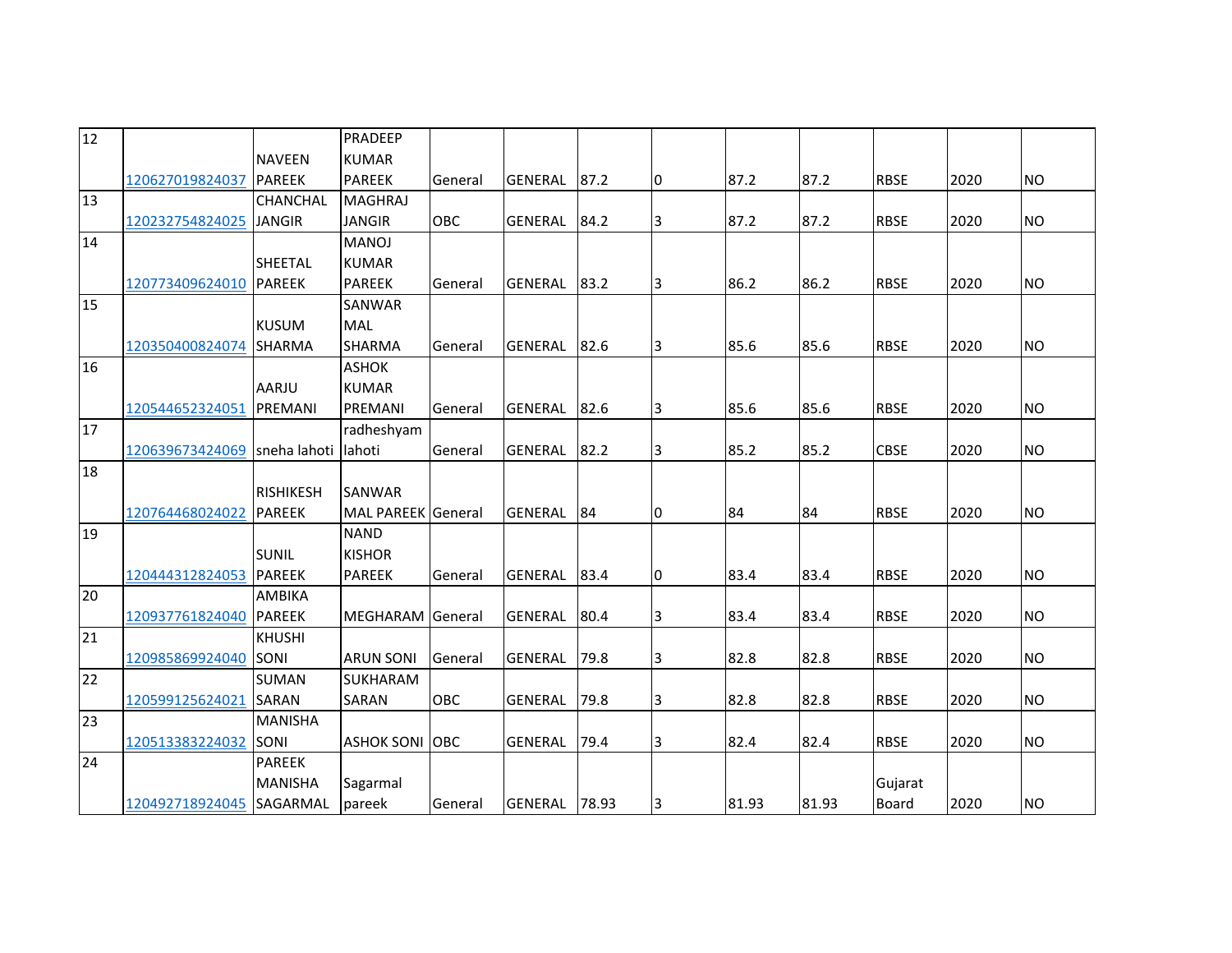| 25 |                                    | YASH            |                    |            |                |       |    |      |      |             |      |           |
|----|------------------------------------|-----------------|--------------------|------------|----------------|-------|----|------|------|-------------|------|-----------|
|    |                                    | <b>KUMAR</b>    | <b>SURYA</b>       |            |                |       |    |      |      |             |      |           |
|    | 120120048324041                    | <b>LADHIA</b>   | <b>PRAKASH</b>     | General    | <b>GENERAL</b> | 81.8  | IО | 81.8 | 81.8 | <b>CBSE</b> | 2020 | <b>NO</b> |
| 26 |                                    |                 | <b>GANESHA</b>     |            |                |       |    |      |      |             |      |           |
|    |                                    | <b>ANITA</b>    | <b>RAM</b>         |            |                |       |    |      |      |             |      |           |
|    | 120193943924027                    | <b>PRAJAPAT</b> | PRAJAPAT           | <b>OBC</b> | <b>GENERAL</b> | 78.8  | 3  | 81.8 | 81.8 | <b>RBSE</b> | 2020 | <b>NO</b> |
| 27 |                                    | <b>ANURAG</b>   | <b>MANOJ</b>       |            |                |       |    |      |      |             |      |           |
|    | 120907147524040 NAI                |                 | <b>KUMAR</b>       | <b>OBC</b> | <b>GENERAL</b> | 81.6  | 10 | 81.6 | 81.6 | <b>RBSE</b> | 2020 | <b>NO</b> |
| 28 |                                    | <b>VASUDEV</b>  | <b>BHAGIRATH</b>   |            |                |       |    |      |      |             |      |           |
|    | 120951158524046 SONI               |                 | <b>SONI</b>        | OBC        | <b>GENERAL</b> | 81.4  | Iо | 81.4 | 81.4 | <b>RBSE</b> | 2020 | <b>NO</b> |
| 29 |                                    |                 |                    |            |                |       |    |      |      |             |      |           |
|    |                                    | <b>HARIOM</b>   | <b>HADMAN</b>      |            |                |       |    |      |      |             |      |           |
|    | 120109711724080                    | <b>PAREEK</b>   | MAL PAREEK General |            | <b>GENERAL</b> | 80.8  | 10 | 80.8 | 80.8 | <b>RBSE</b> | 2020 | <b>NO</b> |
| 30 |                                    | <b>KRISHNA</b>  | <b>PAWAN</b>       |            |                |       |    |      |      |             |      |           |
|    | 120128168724034                    | <b>JOSHI</b>    | <b>JOSHI</b>       | General    | <b>GENERAL</b> | 77    | 3  | 80   | 80   | <b>RBSE</b> | 2020 | <b>NO</b> |
| 31 |                                    |                 | SHYAM              |            |                |       |    |      |      |             |      |           |
|    |                                    | <b>TANISHA</b>  | <b>SUNDAR</b>      |            |                |       |    |      |      |             |      |           |
|    | 120199639024015                    | <b>SONI</b>     | SONI               | OBC        | <b>GENERAL</b> | 76.8  | 3  | 79.8 | 79.8 | <b>RBSE</b> | 2020 | <b>NO</b> |
| 32 |                                    |                 | <b>TARA</b>        |            |                |       |    |      |      |             |      |           |
|    |                                    | <b>SUNIL</b>    | <b>CHAND</b>       |            |                |       |    |      |      |             |      |           |
|    | 120943530924024                    | LAKHARA         | LAKHARA            | <b>OBC</b> | <b>GENERAL</b> | 79.6  | IО | 79.6 | 79.6 | <b>RBSE</b> | 2020 | <b>NO</b> |
| 33 |                                    | <b>SHIV</b>     |                    |            |                |       |    |      |      |             |      |           |
|    |                                    | <b>KAILASH</b>  | <b>KALURAM</b>     |            |                |       |    |      |      |             |      |           |
|    | 120762606624074                    | PAREEK          | <b>PAREEK</b>      | General    | <b>GENERAL</b> | 79.4  | 10 | 79.4 | 79.4 | <b>RBSE</b> | 2020 | <b>NO</b> |
| 34 |                                    |                 |                    |            |                |       |    |      |      |             |      |           |
|    |                                    | <b>KHUSHBU</b>  | <b>RAJ KUMAR</b>   |            |                |       |    |      |      |             |      |           |
|    | 120107657824062                    | PANDIA          | <b>PANDIA</b>      | General    | <b>GENERAL</b> | 76.4  | 3  | 79.4 | 79.4 | <b>RBSE</b> | 2020 | <b>NO</b> |
| 35 |                                    |                 | RAJENDRA           |            |                |       |    |      |      |             |      |           |
|    |                                    | <b>DEEPAK</b>   | <b>PRASAD</b>      |            |                |       |    |      |      |             |      |           |
|    | 120731943724079                    | <b>SHARMA</b>   | SHARMA             | General    | <b>GENERAL</b> | 79.2  | IО | 79.2 | 79.2 | <b>RBSE</b> | 2020 | <b>NO</b> |
| 36 |                                    |                 | <b>RAMRATAN</b>    |            |                |       |    |      |      |             |      |           |
|    | 120155110624040 RITIKA SAINI SAINI |                 |                    | OBC        | <b>GENERAL</b> | 176.2 | 3  | 79.2 | 79.2 | <b>RBSE</b> | 2020 | <b>NO</b> |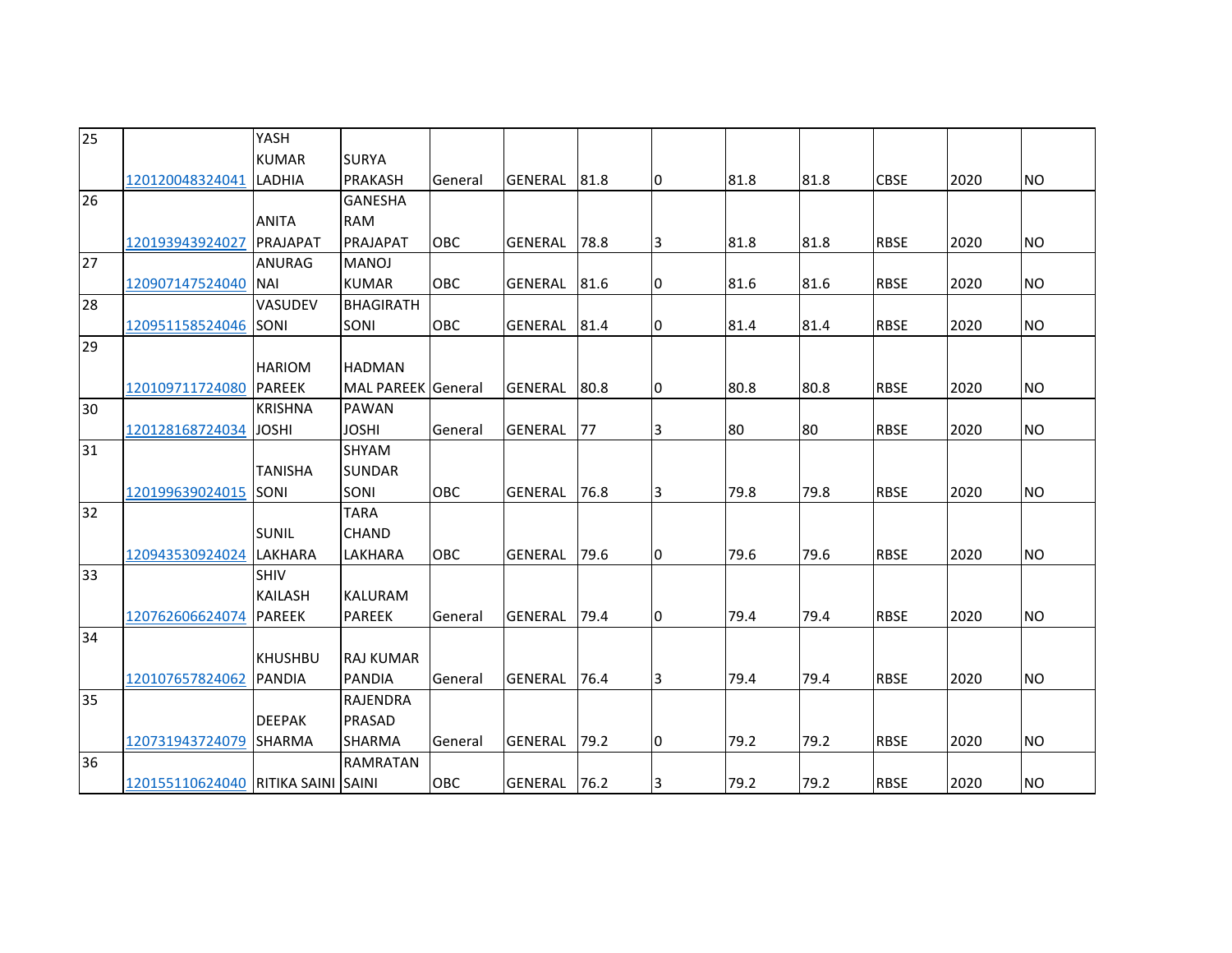| 37 |                                     |                           | SANJAY                         |            |                |      |    |      |      |             |      |           |
|----|-------------------------------------|---------------------------|--------------------------------|------------|----------------|------|----|------|------|-------------|------|-----------|
|    |                                     |                           | <b>KUMAR</b>                   |            |                |      |    |      |      |             |      |           |
|    | 120387035424064   PAYAL SAINI SAINI |                           |                                | General    | <b>GENERAL</b> | 76   | 3  | 79   | 79   | <b>RBSE</b> | 2020 | <b>NO</b> |
| 38 |                                     | <b>BHAWANA</b>            | <b>KISHORE</b>                 |            |                |      |    |      |      |             |      |           |
|    | 120437297024080 KANWAR              |                           | <b>SINGH</b>                   | General    | <b>GENERAL</b> | 75.8 | 3  | 78.8 | 78.8 | <b>RBSE</b> | 2020 | <b>NO</b> |
| 39 |                                     |                           |                                |            |                |      |    |      |      |             |      |           |
|    |                                     | <b>ASHWANI</b>            | <b>SHARWAN</b>                 |            |                |      |    |      |      |             |      |           |
|    | 120250749324028                     | <b>SAIN</b>               | KUMAR SAIN OBC                 |            | <b>GENERAL</b> | 75.8 | 3  | 78.8 | 78.8 | <b>RBSE</b> | 2020 | <b>NO</b> |
| 40 |                                     |                           |                                |            |                |      |    |      |      |             |      |           |
|    |                                     | <b>RAJNEESH</b>           | <b>MANOJ</b>                   |            |                |      |    |      |      |             |      |           |
|    | 120789219124061                     |                           | KUMAR RAO KUMAR RAO OBC        |            | <b>GENERAL</b> | 78.6 | IО | 78.6 | 78.6 | <b>RBSE</b> | 2020 | <b>NO</b> |
| 41 |                                     |                           | <b>KAMAL</b>                   |            |                |      |    |      |      |             |      |           |
|    |                                     | RAMSWROOLKUMAR            |                                |            |                |      |    |      |      |             |      |           |
|    | 120370545324080 P PAREEK            |                           | <b>PAREEK</b>                  | General    | <b>GENERAL</b> | 78.6 | IО | 78.6 | 78.6 | <b>RBSE</b> | 2020 | <b>NO</b> |
| 42 |                                     | <b>ASHISH</b>             | <b>OMPRAKAS</b>                |            |                |      |    |      |      |             |      |           |
|    | 120496683624010 PUROHIT             |                           | IH.                            | General    | <b>GENERAL</b> | 78.2 | 10 | 78.2 | 78.2 | <b>RBSE</b> | 2020 | <b>NO</b> |
| 43 |                                     |                           | <b>BHANWAR</b>                 |            |                |      |    |      |      |             |      |           |
|    |                                     | <b>VISHAL</b>             | LAL                            |            |                |      |    |      |      |             |      |           |
|    | 120274560524060                     | <b>JAMMAR</b>             | <b>JAMMAR</b>                  | General    | <b>GENERAL</b> | 78.2 | Iо | 78.2 | 78.2 | <b>RBSE</b> | 2020 | <b>NO</b> |
| 44 |                                     | <b>DINESH</b>             | <b>KISANLAL</b>                |            |                |      |    |      |      |             |      |           |
|    | 120636441724038                     | <b>JOSHI</b>              | <b>JOSHI</b>                   | General    | <b>GENERAL</b> | 77.6 | 10 | 77.6 | 77.6 | <b>RBSE</b> | 2020 | <b>NO</b> |
| 45 |                                     |                           |                                |            |                |      |    |      |      |             |      |           |
|    | 120717389424042                     |                           | SHIV RATAN VINOD JOSHI General |            | <b>GENERAL</b> | 77.2 | Iо | 77.2 | 77.2 | <b>RBSE</b> | 2020 | <b>NO</b> |
| 46 |                                     |                           |                                |            |                |      |    |      |      |             |      |           |
|    |                                     | <b>CHANDA</b>             | <b>JAMAN</b>                   |            |                |      |    |      |      |             |      |           |
|    | 120314227524030 RAJPUROHIT SINGH    |                           |                                | General    | <b>GENERAL</b> | 74.2 | l3 | 77.2 | 77.2 | <b>RBSE</b> | 2020 | <b>NO</b> |
| 47 |                                     | LOKESH                    | <b>VIMAL</b>                   |            |                |      |    |      |      |             |      |           |
|    |                                     | <b>KUMAR</b>              | <b>KUMAR</b>                   |            |                |      |    |      |      |             |      |           |
|    | 120806900124010                     | <b>JANGIR</b>             | <b>JANGIR</b>                  | <b>OBC</b> | <b>GENERAL</b> | 74.2 | 3  | 77.2 | 77.2 | <b>RBSE</b> | 2020 | <b>NO</b> |
| 48 |                                     |                           |                                |            |                |      |    |      |      |             |      |           |
|    |                                     | <b>PURUSHOTT SUKH DEV</b> |                                |            |                |      |    |      |      |             |      |           |
|    | 120721400324091 AM PAREEK PAREEK    |                           |                                | General    | GENERAL        | 177  | 10 | 77   | 77   | <b>RBSE</b> | 2020 | <b>NO</b> |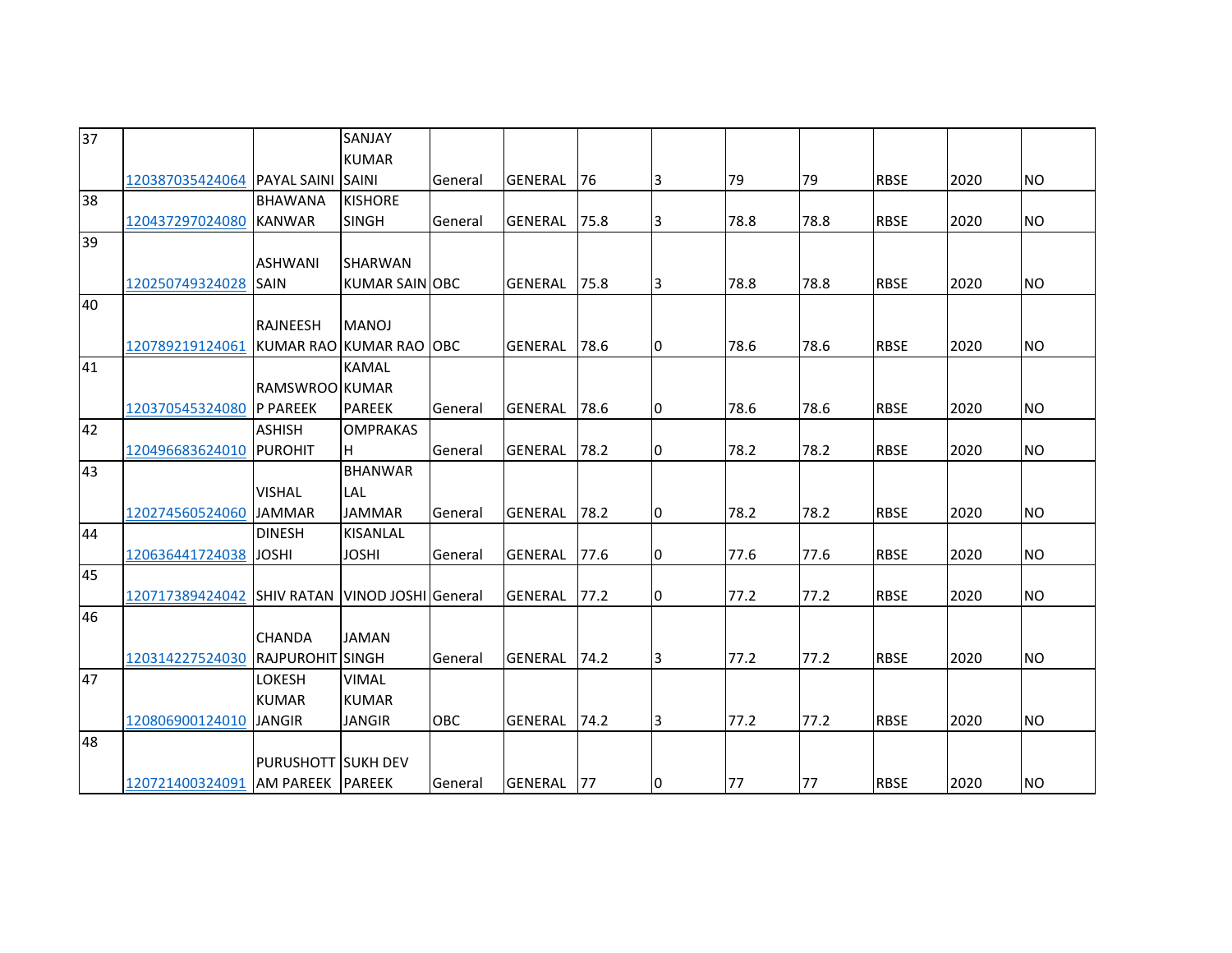| 49 |                           |                         |                   |                |                |      |                |      |      |             |      |           |
|----|---------------------------|-------------------------|-------------------|----------------|----------------|------|----------------|------|------|-------------|------|-----------|
|    |                           | <b>ABHISHEK</b>         | <b>KUNDAN</b>     |                |                |      |                |      |      |             |      |           |
|    | 120347693924042           | <b>RAJPUROHIT SINGH</b> |                   | General        | <b>GENERAL</b> | 76.6 | 10             | 76.6 | 76.6 | <b>RBSE</b> | 2020 | <b>NO</b> |
| 50 |                           | <b>BRAHMA</b>           | <b>BANWARI</b>    |                |                |      |                |      |      |             |      |           |
|    | 120988875724067           | <b>NAND</b>             | <b>LAL</b>        | General        | <b>GENERAL</b> | 76.4 | Iо             | 76.4 | 76.4 | <b>RBSE</b> | 2020 | <b>NO</b> |
| 51 |                           | LAXMI                   |                   |                |                |      |                |      |      |             |      |           |
|    |                           | <b>NARAYAN</b>          | <b>SHANKAR</b>    |                |                |      |                |      |      |             |      |           |
|    | 120215199224078           | <b>PAREEK</b>           | <b>LAL PAREEK</b> | <b>General</b> | <b>GENERAL</b> | 76.4 | Iо             | 76.4 | 76.4 | <b>RBSE</b> | 2020 | <b>NO</b> |
| 52 |                           | <b>ROHIT</b>            |                   |                |                |      |                |      |      |             |      |           |
|    |                           | <b>KUMAR</b>            | PRADEEP           |                |                |      |                |      |      |             |      |           |
|    | 120516997124092           | <b>PAREEK</b>           | <b>KUMAR</b>      | General        | <b>GENERAL</b> | 76.2 | Iо             | 76.2 | 76.2 | <b>RBSE</b> | 2020 | <b>NO</b> |
| 53 |                           |                         | <b>SUSHIL</b>     |                |                |      |                |      |      |             |      |           |
|    |                           | <b>GAURAV</b>           | <b>KUMAR</b>      |                |                |      |                |      |      |             |      |           |
|    | 120323020424014 LAKHOTIA  |                         | <b>LAKHOTIA</b>   | General        | <b>GENERAL</b> | 74.2 | $\overline{2}$ | 76.2 | 76.2 | <b>RBSE</b> | 2020 | <b>NO</b> |
| 54 |                           | <b>MOHIT</b>            |                   |                |                |      |                |      |      |             |      |           |
|    | 120728502424090           | PAREEK                  | <b>PATRAM</b>     | General        | <b>GENERAL</b> | 76   | 10             | 76   | 76   | <b>RBSE</b> | 2020 | <b>NO</b> |
| 55 | 120366141924060           | <b>PRAVEENA</b>         | <b>HETRAM</b>     | <b>SC</b>      | <b>GENERAL</b> | 73   | $\overline{3}$ | 76   | 76   | <b>RBSE</b> | 2020 | <b>NO</b> |
| 56 |                           |                         | <b>OM</b>         |                |                |      |                |      |      |             |      |           |
|    |                           |                         | <b>PRAKASH</b>    |                |                |      |                |      |      |             |      |           |
|    | 120279026824078           | <b>PUJA SONI</b>        | SONI              | <b>OBC</b>     | <b>GENERAL</b> | 73   | 3              | 76   | 76   | <b>RBSE</b> | 2020 | <b>NO</b> |
| 57 |                           |                         | <b>HEMANT</b>     |                |                |      |                |      |      |             |      |           |
|    |                           | <b>SHOBHANA</b>         | <b>KUMAR</b>      |                |                |      |                |      |      |             |      |           |
|    | 120573589624041           | <b>JANGIR</b>           | <b>JANGIR</b>     | OBC            | <b>GENERAL</b> | 72.8 | 3              | 75.8 | 75.8 | <b>RBSE</b> | 2020 | <b>NO</b> |
| 58 |                           | <b>SHYAM LAL</b>        | SHRAWAN           |                |                |      |                |      |      |             |      |           |
|    | 120593564424068 BAIRA     |                         | <b>RAM BAIRA</b>  | OBC            | <b>GENERAL</b> | 75.6 | IО             | 75.6 | 75.6 | <b>RBSE</b> | 2020 | <b>NO</b> |
| 59 |                           |                         |                   |                |                |      |                |      |      |             |      |           |
|    |                           | <b>GAJANAND</b>         | <b>RAM NIWAS</b>  |                |                |      |                |      |      |             |      |           |
|    | 120114454624059           | <b>PAREEK</b>           | <b>PAREEK</b>     | General        | <b>GENERAL</b> | 75   | Iо             | 75   | 75   | <b>RBSE</b> | 2020 | <b>NO</b> |
| 60 |                           | <b>BAJRANG</b>          | <b>CHUNA RAM</b>  |                |                |      |                |      |      |             |      |           |
|    | 120244222124010 LAL BAIRA |                         | <b>BAIRA</b>      | <b>OBC</b>     | <b>GENERAL</b> | 75   | IО             | 75   | 75   | <b>RBSE</b> | 2020 | <b>NO</b> |
| 61 |                           | <b>ANISHA</b>           | <b>ASLAM</b>      |                |                |      |                |      |      |             |      |           |
|    | 120728404324017           | <b>RANGREJ</b>          | RANGREJ           | OBC            | <b>GENERAL</b> | 71.8 | 3              | 74.8 | 74.8 | <b>RBSE</b> | 2020 | <b>NO</b> |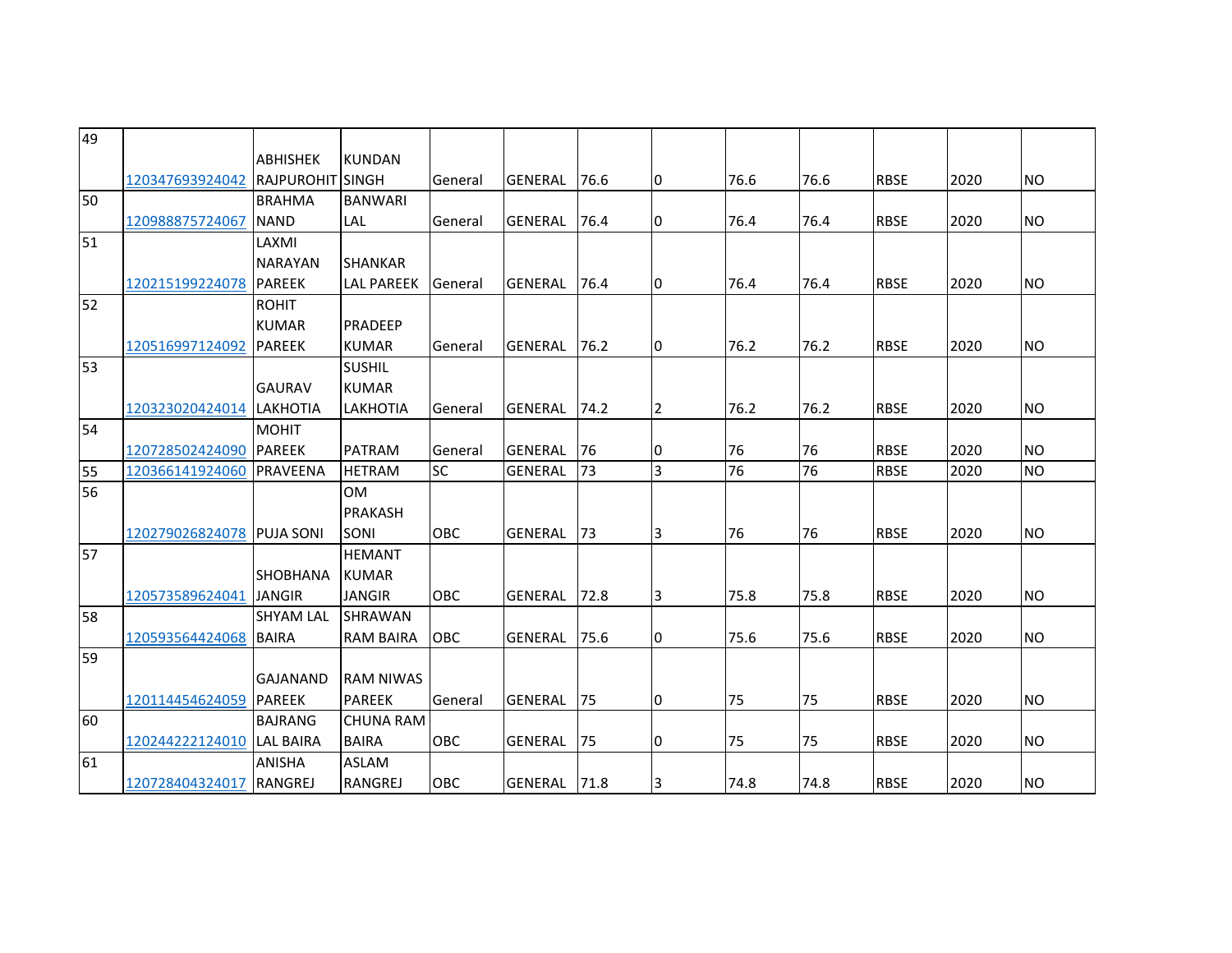| 62 |                 | CHANDRA               |                            |            |                |      |    |      |      |             |      |                |
|----|-----------------|-----------------------|----------------------------|------------|----------------|------|----|------|------|-------------|------|----------------|
|    |                 | <b>KANTA</b>          | <b>DEEPAK</b>              |            |                |      |    |      |      |             |      |                |
|    | 120906863624040 | PRAJAPAT              | PRAJAPAT                   | OBC        | <b>GENERAL</b> | 71.8 | 3  | 74.8 | 74.8 | <b>RBSE</b> | 2020 | <b>NO</b>      |
| 63 |                 | <b>VINAY</b>          | <b>KISHOR</b>              |            |                |      |    |      |      |             |      |                |
|    | 120826810424079 | <b>KUMAR</b>          | <b>KUMAR</b>               | <b>SC</b>  | <b>GENERAL</b> | 74.4 | 10 | 74.4 | 74.4 | <b>RBSE</b> | 2020 | <b>NO</b>      |
| 64 |                 | <b>SHWETA</b>         |                            |            |                |      |    |      |      |             |      |                |
|    | 120246978024038 | <b>JAIN</b>           | <b>RAJESH JAIN</b>         | General    | <b>GENERAL</b> | 71.4 | 3  | 74.4 | 74.4 | <b>RBSE</b> | 2020 | <b>NO</b>      |
| 65 |                 |                       | <b>SANWAR</b>              |            |                |      |    |      |      |             |      |                |
|    | 120985960424020 | NISHU DARJI MAL DARJI |                            | OBC        | <b>GENERAL</b> | 71.2 | 3  | 74.2 | 74.2 | <b>RBSE</b> | 2020 | <b>NO</b>      |
| 66 |                 | <b>HARISH</b>         | <b>PUKHRAJ</b>             |            |                |      |    |      |      |             |      |                |
|    | 120704986624013 | <b>SWAMI</b>          | <b>SWAMI</b>               | OBC        | <b>GENERAL</b> | 74   | 10 | 74   | 74   | <b>RBSE</b> | 2020 | <b>NO</b>      |
| 67 |                 |                       |                            |            |                |      |    |      |      |             |      |                |
|    |                 | PRASHANT              | <b>SURESH</b>              |            |                |      |    |      |      |             |      |                |
|    |                 | <b>JAISANSARI</b>     | <b>KUMAR</b>               |            |                |      |    |      |      |             |      |                |
|    | 120977550924052 | ΙA                    | <b>JAISANSARIA</b> General |            | <b>GENERAL</b> | 74   | I0 | 74   | 74   | <b>CBSE</b> | 2020 | <b>NO</b>      |
| 68 |                 | <b>NIKITA</b>         | <b>RAJESH</b>              |            |                |      |    |      |      |             |      |                |
|    | 120846109424020 | <b>POONIA</b>         | <b>KUMAR</b>               | <b>OBC</b> | <b>GENERAL</b> | 71   | 3  | 74   | 74   | <b>RBSE</b> | 2020 | N <sub>O</sub> |
| 69 |                 | <b>HARSHITA</b>       | <b>MURARI LAL</b>          |            |                |      |    |      |      |             |      |                |
|    | 120303753124018 | <b>VERMA</b>          | <b>VERMA</b>               | <b>OBC</b> | <b>GENERAL</b> | 70.8 | 3  | 73.8 | 73.8 | <b>RBSE</b> | 2020 | <b>NO</b>      |
| 70 |                 |                       | <b>BHANWAR</b>             |            |                |      |    |      |      |             |      |                |
|    | 120298520024030 | <b>NIRMAL</b>         | <b>LAL</b>                 | General    | <b>GENERAL</b> | 73.6 | 10 | 73.6 | 73.6 | <b>RBSE</b> | 2020 | N <sub>O</sub> |
| 71 |                 | DEENDAYAL             |                            |            |                |      |    |      |      |             |      |                |
|    | 120939796324081 | <b>PAREEK</b>         | <b>RAJKUMAR</b>            | General    | <b>GENERAL</b> | 73.6 | 10 | 73.6 | 73.6 | <b>RBSE</b> | 2020 | <b>NO</b>      |
| 72 |                 | <b>BHAGAWAN</b>       |                            |            |                |      |    |      |      |             |      |                |
|    | 120427784224016 | ITI                   | <b>SHISHPAL</b>            | <b>OBC</b> | <b>GENERAL</b> | 70.6 | 3  | 73.6 | 73.6 | <b>RBSE</b> | 2020 | <b>NO</b>      |
| 73 |                 | <b>MUKESH</b>         | <b>RAMNIWAS</b>            |            |                |      |    |      |      |             |      |                |
|    | 120594272524020 | <b>JOSHI</b>          | JOSHI                      | General    | <b>GENERAL</b> | 73.2 | 0  | 73.2 | 73.2 | CBSE        | 2020 | <b>NO</b>      |
| 74 |                 | <b>DEV</b>            | <b>RAJKUMAR</b>            |            |                |      |    |      |      |             |      |                |
|    | 120354597024068 | MAGHLANI              | <b>MAGHLANI</b>            | General    | <b>GENERAL</b> | 73   | 0  | 73   | 73   | <b>RBSE</b> | 2020 | <b>NO</b>      |
| 75 |                 | <b>VISHNU</b>         | MANGILAL                   |            |                |      |    |      |      |             |      |                |
|    | 120204601724073 | <b>PAREEK</b>         | <b>PAREEK</b>              | General    | <b>GENERAL</b> | 72.6 | 10 | 72.6 | 72.6 | <b>CBSE</b> | 2020 | <b>NO</b>      |
| 76 |                 | <b>RISHIK</b>         | <b>VIJENDRA</b>            |            |                |      |    |      |      |             |      |                |
|    | 120489190924028 | <b>KOTHARI</b>        | <b>KOTHARI</b>             | General    | <b>GENERAL</b> | 72   | 10 | 72   | 72   | <b>RBSE</b> | 2020 | <b>NO</b>      |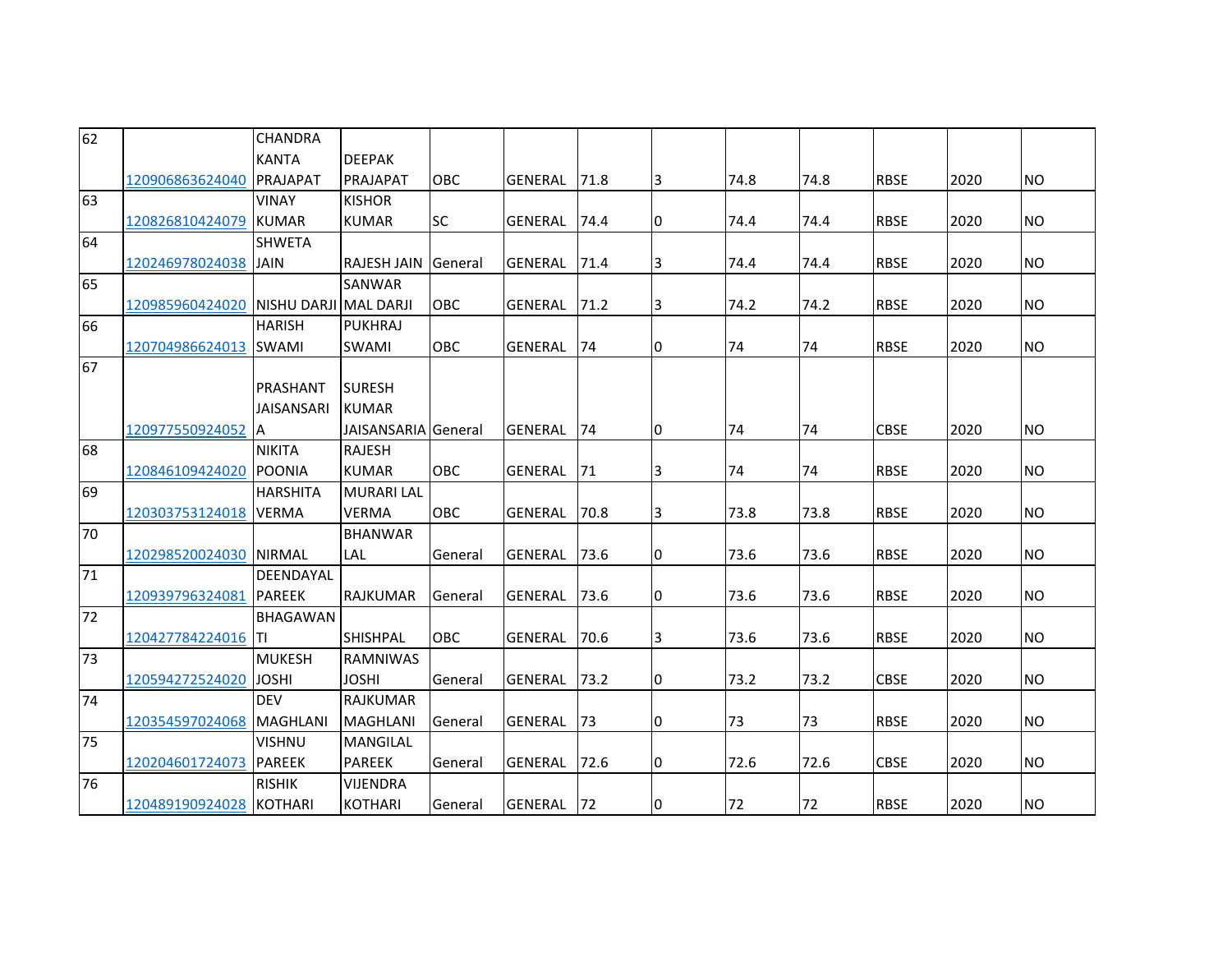| $\overline{77}$ |                                  |                           | <b>VINOD</b>       |            |                |      |    |      |      |             |      |           |
|-----------------|----------------------------------|---------------------------|--------------------|------------|----------------|------|----|------|------|-------------|------|-----------|
|                 |                                  | <b>KAVITA</b>             | <b>KUMAR</b>       |            |                |      |    |      |      |             |      |           |
|                 | 120216342924054                  | <b>SHARMA</b>             | <b>SHARMA</b>      | General    | <b>GENERAL</b> | 68.8 | 3  | 71.8 | 71.8 | <b>RBSE</b> | 2020 | <b>NO</b> |
| 78              |                                  | <b>BHAWANI</b>            |                    |            |                |      |    |      |      |             |      |           |
|                 |                                  | <b>SHANKAR</b>            | <b>BHAIRA</b>      |            |                |      |    |      |      |             |      |           |
|                 | 120243656224046 PANDIA           |                           | <b>RAM</b>         | General    | <b>GENERAL</b> | 71.6 | 10 | 71.6 | 71.6 | <b>CBSE</b> | 2020 | <b>NO</b> |
| 79              |                                  | <b>INDRAJ</b>             | <b>POORNA</b>      |            |                |      |    |      |      |             |      |           |
|                 | 120625020224036 SHARMA           |                           | <b>RAM</b>         | General    | GENERAL        | 71.6 | 10 | 71.6 | 71.6 | <b>RBSE</b> | 2020 | <b>NO</b> |
| 80              |                                  | <b>DAYA</b>               |                    |            |                |      |    |      |      |             |      |           |
|                 |                                  | <b>SHANKAR</b>            | <b>INDRAJ</b>      |            |                |      |    |      |      |             |      |           |
|                 | 120233015124066 SUTHAR           |                           | <b>SUTHAR</b>      | <b>OBC</b> | <b>GENERAL</b> | 71.2 | Iо | 71.2 | 71.2 | <b>RBSE</b> | 2020 | <b>NO</b> |
| 81              |                                  |                           | <b>GHANSHYA</b>    |            |                |      |    |      |      |             |      |           |
|                 | 120310843624089 PANKAJ DAN M DAN |                           |                    | <b>OBC</b> | <b>GENERAL</b> | 70.8 | IО | 70.8 | 70.8 | <b>RBSE</b> | 2020 | <b>NO</b> |
| 82              |                                  |                           | <b>MADAN LAL</b>   |            |                |      |    |      |      |             |      |           |
|                 | 120369807824029                  | <b>JAMAN SAINI ISAINI</b> |                    | OBC        | <b>GENERAL</b> | 70.6 | 10 | 70.6 | 70.6 | <b>RBSE</b> | 2020 | <b>NO</b> |
| 83              |                                  |                           |                    |            |                |      |    |      |      |             |      |           |
|                 |                                  | <b>KHUSHBOO</b>           | <b>JAI PRAKASH</b> |            |                |      |    |      |      |             |      |           |
|                 | 120853606224000                  | <b>JAGA</b>               | <b>JAGA</b>        | OBC        | <b>GENERAL</b> | 67.2 | 3  | 70.2 | 70.2 | <b>RBSE</b> | 2020 | <b>NO</b> |
| 84              |                                  |                           | <b>BHARAT</b>      |            |                |      |    |      |      |             |      |           |
|                 |                                  |                           | <b>KUMAR</b>       |            |                |      |    |      |      |             |      |           |
|                 | 120479320524033 RIYA SAINI       |                           | <b>SAINI</b>       | General    | <b>GENERAL</b> | 67.2 | IЗ | 70.2 | 70.2 | <b>RBSE</b> | 2020 | <b>NO</b> |
| 85              |                                  | <b>BAJRANG</b>            |                    |            |                |      |    |      |      |             |      |           |
|                 |                                  | LAL                       |                    |            |                |      |    |      |      |             |      |           |
|                 | 120960917024081                  | <b>SHARMA</b>             | <b>KASHIRAM</b>    | General    | <b>GENERAL</b> | 69.8 | IО | 69.8 | 69.8 | <b>RBSE</b> | 2020 | <b>NO</b> |
| 86              |                                  | <b>AMIT</b>               |                    |            |                |      |    |      |      |             |      |           |
|                 | 120200210424020                  | <b>KUMAR</b>              | <b>RAGHBEER</b>    | OBC        | <b>GENERAL</b> | 69.6 | Iо | 69.6 | 69.6 | <b>RBSE</b> | 2020 | <b>NO</b> |
| 87              |                                  |                           |                    |            |                |      |    |      |      |             |      |           |
|                 |                                  | <b>VISHAL</b>             | <b>SHYAMSUN</b>    |            |                |      |    |      |      |             |      |           |
|                 | 120176165524089                  | <b>PAREEK</b>             | DAR PAREEK General |            | <b>GENERAL</b> | 69.6 | Iо | 69.6 | 69.6 | <b>RBSE</b> | 2020 | <b>NO</b> |
| 88              |                                  | <b>MUKESH</b>             |                    |            |                |      |    |      |      |             |      |           |
|                 |                                  | <b>KUMAR</b>              | <b>RAMKUMAR</b>    |            |                |      |    |      |      |             |      |           |
|                 | 120454093624090 SHARMA           |                           | <b>SHARMA</b>      | General    | <b>GENERAL</b> | 69.2 | 10 | 69.2 | 69.2 | <b>RBSE</b> | 2020 | <b>NO</b> |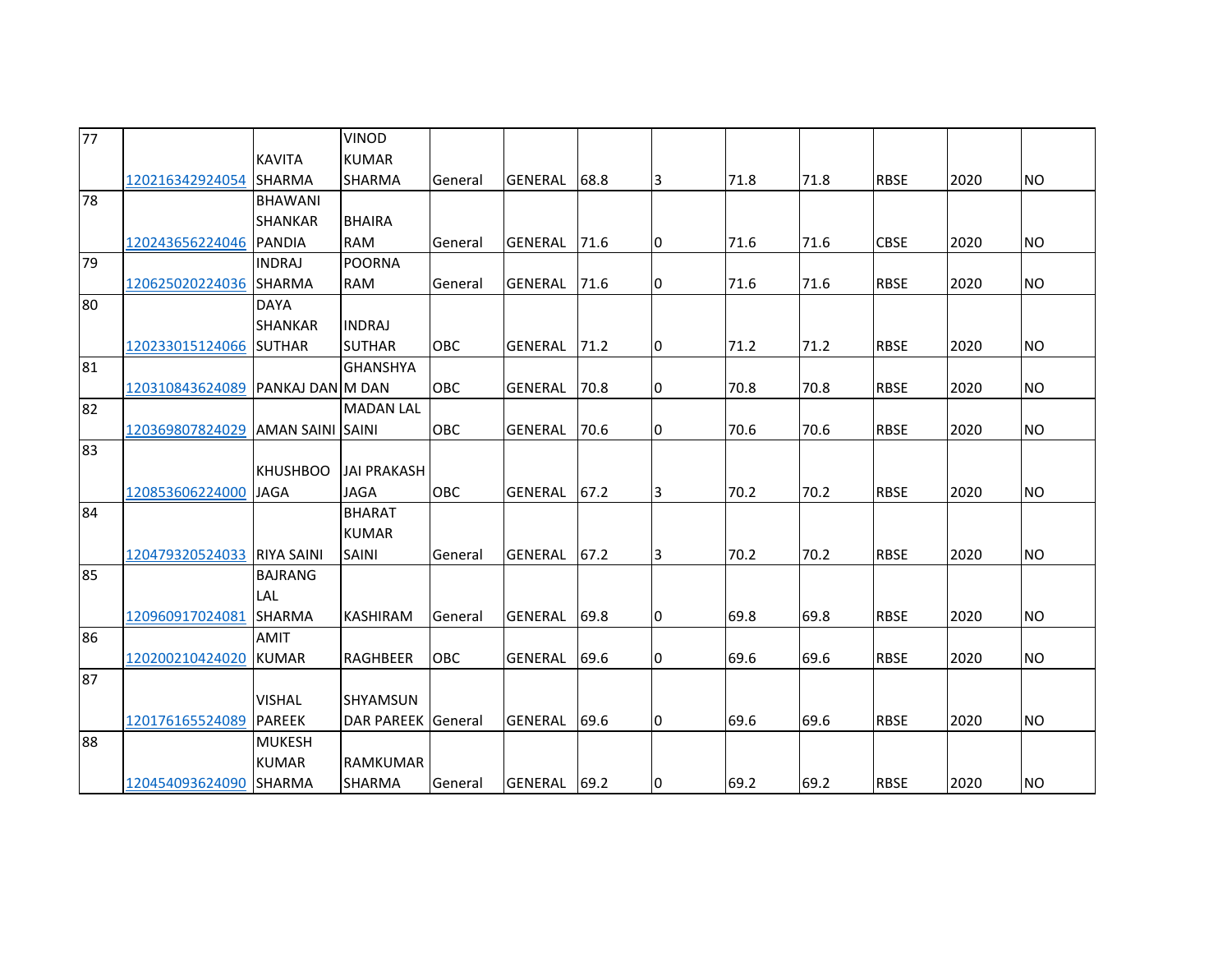| 89  |                          | <b>MARUTI</b>     |                   |                |                |      |    |      |      |             |      |           |
|-----|--------------------------|-------------------|-------------------|----------------|----------------|------|----|------|------|-------------|------|-----------|
|     |                          | <b>NANDAN</b>     | <b>PAWAN</b>      |                |                |      |    |      |      |             |      |           |
|     | 120682033024088          | <b>PAREEK</b>     | <b>PAREEK</b>     | General        | <b>GENERAL</b> | 69.2 | 10 | 69.2 | 69.2 | <b>RBSE</b> | 2020 | <b>NO</b> |
| 90  |                          |                   | <b>VIJAY</b>      |                |                |      |    |      |      |             |      |           |
|     |                          | RADHIKA           | <b>KUMAR</b>      |                |                |      |    |      |      |             |      |           |
|     | 120636987724023          | <b>SONI</b>       | <b>SONI</b>       | OBC            | <b>GENERAL</b> | 66.2 | 3  | 69.2 | 69.2 | <b>RBSE</b> | 2020 | <b>NO</b> |
| 91  |                          | <b>DHEERAJ</b>    | <b>NAVRATAN</b>   |                |                |      |    |      |      |             |      |           |
|     | 120189245524027          | <b>PAREEK</b>     | <b>PAREEK</b>     | General        | <b>GENERAL</b> | 69   | 10 | 69   | 69   | <b>RBSE</b> | 2020 | <b>NO</b> |
| 92  |                          | <b>TANUJ</b>      | PARSARAM          |                |                |      |    |      |      |             |      |           |
|     | 120150825024031          | <b>JANGIR</b>     | <b>JANGIR</b>     | <b>OBC</b>     | <b>GENERAL</b> | 69   | 10 | 69   | 69   | <b>RBSE</b> | 2020 | <b>NO</b> |
| 193 |                          |                   | <b>MANOJ</b>      |                |                |      |    |      |      |             |      |           |
|     |                          | <b>SAKSHI</b>     | <b>KUMAR</b>      |                |                |      |    |      |      |             |      |           |
|     | 120261829524065          | <b>JANGIR</b>     | <b>JANGIR</b>     | <b>OBC</b>     | <b>GENERAL</b> | 66   | 13 | 69   | 69   | <b>RBSE</b> | 2020 | <b>NO</b> |
| 94  |                          |                   | <b>MOHAN LAL</b>  |                |                |      |    |      |      |             |      |           |
|     | 120379124224070          | <b>IMOHIT JAT</b> | <b>JAT</b>        | <b>OBC</b>     | <b>GENERAL</b> | 68.8 | 10 | 68.8 | 68.8 | <b>RBSE</b> | 2020 | <b>NO</b> |
| 95  |                          | DAYASHANK RAMDEV  |                   |                |                |      |    |      |      |             |      |           |
|     | 120738150124014 AR JOSHI |                   | <b>JOSHI</b>      | <b>General</b> | <b>GENERAL</b> | 68.8 | 10 | 68.8 | 68.8 | <b>RBSE</b> | 2020 | <b>NO</b> |
| 96  |                          | <b>MOHIT</b>      | <b>MURARI LAL</b> |                |                |      |    |      |      |             |      |           |
|     | 120871282324029          | <b>JOSHI</b>      | <b>JOSHI</b>      | General        | <b>GENERAL</b> | 67.8 | 10 | 67.8 | 67.8 | <b>RBSE</b> | 2020 | <b>NO</b> |
| 97  |                          | <b>KANHAIYA</b>   |                   |                |                |      |    |      |      |             |      |           |
|     |                          | LAL               | <b>RAMDEV</b>     |                |                |      |    |      |      |             |      |           |
|     | 120282326924083 SHARMA   |                   | <b>SHARMA</b>     | General        | <b>GENERAL</b> | 67.6 | 10 | 67.6 | 67.6 | <b>RBSE</b> | 2020 | <b>NO</b> |
| 198 |                          | <b>AKASH</b>      | <b>OM</b>         |                |                |      |    |      |      |             |      |           |
|     | 120764914124070 PAREEK   |                   | <b>PRAKASH</b>    | General        | <b>GENERAL</b> | 67.6 | 10 | 67.6 | 67.6 | <b>RBSE</b> | 2020 | <b>NO</b> |
| 99  |                          |                   | <b>SHIV</b>       |                |                |      |    |      |      |             |      |           |
|     |                          | <b>NIRMAL</b>     | <b>PRASAD</b>     |                |                |      |    |      |      |             |      |           |
|     | 120347602024074 SHARMA   |                   | <b>SHARMA</b>     | <b>General</b> | <b>GENERAL</b> | 67.6 | 10 | 67.6 | 67.6 | <b>RBSE</b> | 2020 | <b>NO</b> |

|                             |                  |           |          | <b>IEWS Merit List Total Applications: 1 Cutoff: 56.4000</b> |                   |          |             |        |              |             |      |
|-----------------------------|------------------|-----------|----------|--------------------------------------------------------------|-------------------|----------|-------------|--------|--------------|-------------|------|
|                             | <b>IName of</b>  | 'Father's |          | Admission   Percentag                                        |                   | Bonus(%) | 'Tot.       | l%tile | <b>Board</b> | Passing     |      |
| <b>Sr.No Application ID</b> | <b>Applicant</b> | Name      | Category | Category                                                     | $\mathbf{e}$ .(%) |          | $Perc.$ (%) |        | <b>Name</b>  | <b>Year</b> | lFee |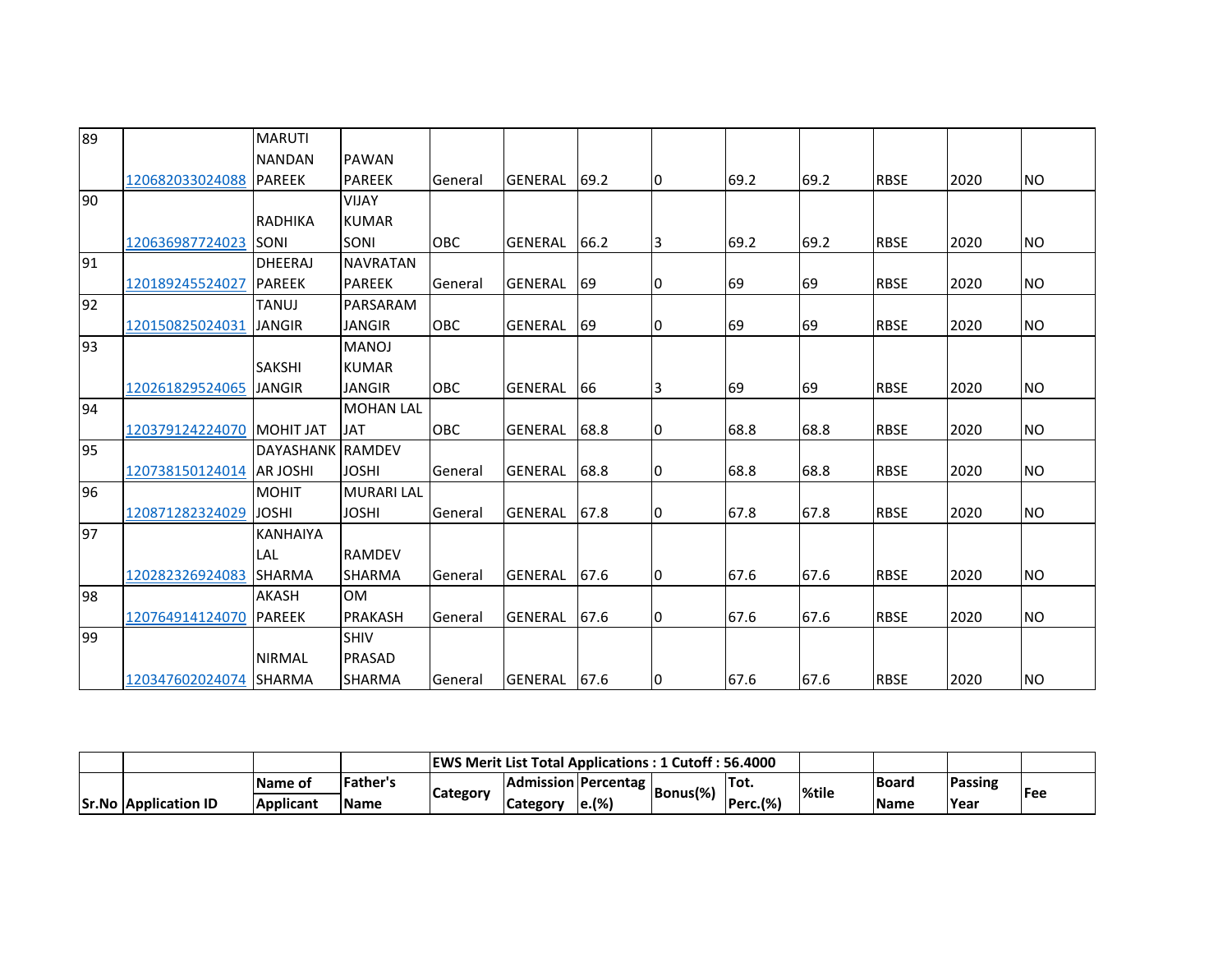|                | <b>IPAWAN</b>  | <b>SHIVBHAGW</b> |                |             |      |    |       |      |             |      |            |
|----------------|----------------|------------------|----------------|-------------|------|----|-------|------|-------------|------|------------|
| 20520485724052 | <b>IPAREEK</b> | <b>AN PAREEK</b> | <b>Seneral</b> | <b>IEWS</b> | 56.4 | טו | 156.4 | 56.4 | <b>CBSE</b> | 2020 | <b>INO</b> |

|                         |                                     |                  |                  | <b>OBC Merit List Total Applications: 54 Cutoff: 43.8000</b> |                 |                            |          |                 |       |              |                |           |  |
|-------------------------|-------------------------------------|------------------|------------------|--------------------------------------------------------------|-----------------|----------------------------|----------|-----------------|-------|--------------|----------------|-----------|--|
|                         |                                     | Name of          | <b>Father's</b>  |                                                              |                 | <b>Admission Percentag</b> |          | Tot.            | %tile | <b>Board</b> | <b>Passing</b> |           |  |
|                         | <b>Sr.No Application ID</b>         | <b>Applicant</b> | <b>Name</b>      | Category                                                     | <b>Category</b> | e.(%)                      | Bonus(%) | <b>Perc.(%)</b> |       | Name         | Year           | Fee       |  |
| $\overline{1}$          |                                     | <b>MANISHA</b>   | <b>OMPRAKAS</b>  |                                                              |                 |                            |          |                 |       |              |                |           |  |
|                         | 120945820524086                     | <b>SAINI</b>     | <b>H SAINI</b>   | OBC                                                          | OBC             | 64.6                       | 3        | 67.6            | 67.6  | <b>RBSE</b>  | 2020           | <b>NO</b> |  |
| $\overline{2}$          |                                     | <b>RAJESH</b>    | <b>RAMESH</b>    |                                                              |                 |                            |          |                 |       |              |                |           |  |
|                         | 120577047024076                     | <b>SUTHAR</b>    | <b>SUTHAR</b>    | OBC                                                          | OBC             | 67.4                       | 10       | 67.4            | 67.4  | <b>RBSE</b>  | 2020           | <b>NO</b> |  |
| $\overline{\mathbf{3}}$ |                                     | <b>BHAWANI</b>   |                  |                                                              |                 |                            |          |                 |       |              |                |           |  |
|                         |                                     | <b>SHANKAR</b>   |                  |                                                              |                 |                            |          |                 |       |              |                |           |  |
|                         | 120145143924059                     | <b>NAI</b>       | <b>TULSI RAM</b> | OBC                                                          | OBC             | 67.2                       | 10       | 67.2            | 67.2  | <b>RBSE</b>  | 2020           | <b>NO</b> |  |
| $\overline{\mathbf{r}}$ |                                     |                  | <b>KISHOR</b>    |                                                              |                 |                            |          |                 |       |              |                |           |  |
|                         |                                     | <b>JATIN</b>     | <b>KUMAR</b>     |                                                              |                 |                            |          |                 |       |              |                |           |  |
|                         | 120278549324067                     | PRAJAPAT         | <b>PRAJAPAT</b>  | <b>OBC</b>                                                   | OBC             | 62.2                       | 5        | 67.2            | 67.2  | <b>RBSE</b>  | 2020           | <b>NO</b> |  |
| $\overline{5}$          |                                     | <b>GOUTAM</b>    |                  |                                                              |                 |                            |          |                 |       |              |                |           |  |
|                         | 120881567924086                     | PALIWAL          | DEEP CHAND OBC   |                                                              | <b>OBC</b>      | 66.4                       | 10       | 66.4            | 66.4  | <b>RBSE</b>  | 2020           | <b>NO</b> |  |
| 6                       |                                     | <b>MO</b>        |                  |                                                              |                 |                            |          |                 |       |              |                |           |  |
|                         |                                     | <b>SUFIYAN</b>   | <b>MO SHARIF</b> |                                                              |                 |                            |          |                 |       |              |                |           |  |
|                         | 120338127424063                     | <b>BALARIYA</b>  | <b>BALARIYA</b>  | <b>OBC</b>                                                   | OBC             | 66.2                       | 10       | 66.2            | 66.2  | <b>RBSE</b>  | 2020           | <b>NO</b> |  |
| $\overline{7}$          |                                     | <b>MURLI</b>     |                  |                                                              |                 |                            |          |                 |       |              |                |           |  |
|                         |                                     | <b>DHAR</b>      | <b>NAND LAL</b>  |                                                              |                 |                            |          |                 |       |              |                |           |  |
|                         | 120504952324096                     | <b>JANGID</b>    | <b>JANGID</b>    | OBC                                                          | OBC             | 66                         | 10       | 66              | 66    | <b>CBSE</b>  | 2020           | <b>NO</b> |  |
| 8                       |                                     |                  | <b>ASHOK</b>     |                                                              |                 |                            |          |                 |       |              |                |           |  |
|                         |                                     | <b>HARSH</b>     | <b>KUMAR</b>     |                                                              |                 |                            |          |                 |       |              |                |           |  |
|                         | 120947308624041                     | <b>JANGIR</b>    | <b>JANGIR</b>    | OBC                                                          | OBC             | 65.8                       | 10       | 65.8            | 65.8  | <b>RBSE</b>  | 2020           | <b>NO</b> |  |
| 9                       |                                     | <b>MOHIT</b>     |                  |                                                              |                 |                            |          |                 |       |              |                |           |  |
|                         | 120441386724045                     | BHARGAV          | LALCHAND         | <b>OBC</b>                                                   | OBC             | 65                         | 10       | 65              | 65    | <b>RBSE</b>  | 2020           | <b>NO</b> |  |
| 10                      |                                     |                  | <b>NANDLAL</b>   |                                                              |                 |                            |          |                 |       |              |                |           |  |
|                         | 120537696624019   HARSH SAINI SAINI |                  |                  | OBC                                                          | OBC             | 64.6                       | 10       | 64.6            | 64.6  | <b>RBSE</b>  | 2020           | <b>NO</b> |  |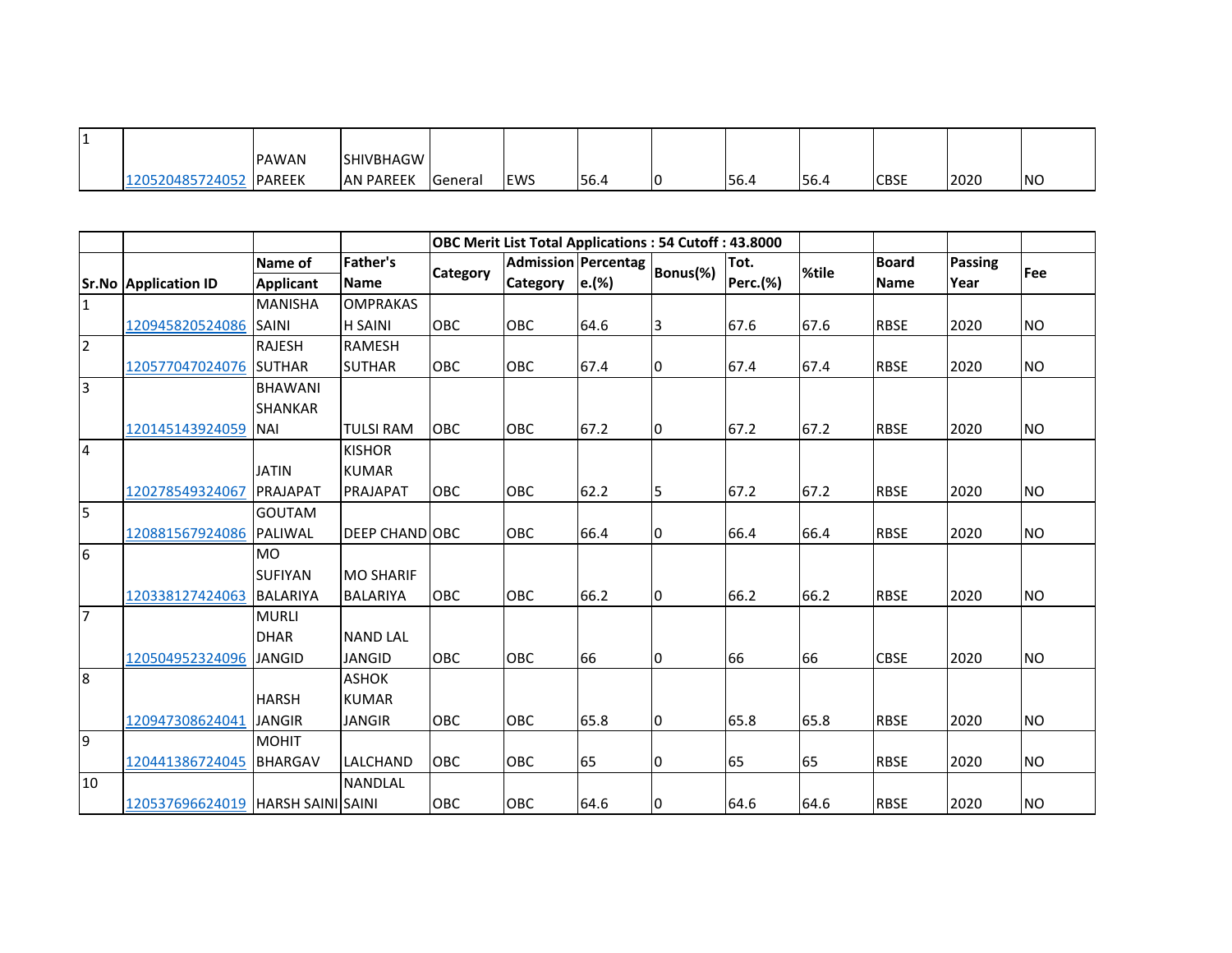| 11 |                       | <b>SHWETA</b>    | <b>JASKARAN</b>         |            |     |      |    |      |      |             |      |           |
|----|-----------------------|------------------|-------------------------|------------|-----|------|----|------|------|-------------|------|-----------|
|    | 120907805024029       | <b>SAIN</b>      | <b>SAIN</b>             | OBC        | OBC | 61.6 | 3  | 64.6 | 64.6 | <b>RBSE</b> | 2020 | <b>NO</b> |
| 12 |                       | <b>MOHD</b>      |                         |            |     |      |    |      |      |             |      |           |
|    |                       | <b>ABDULLA</b>   | <b>MOHD</b>             |            |     |      |    |      |      |             |      |           |
|    | 120713496524065       | <b>BHATI</b>     | <b>AARIF BHATI LOBC</b> |            | OBC | 64.2 | IО | 64.2 | 64.2 | <b>RBSE</b> | 2020 | <b>NO</b> |
| 13 |                       |                  |                         |            |     |      |    |      |      |             |      |           |
|    |                       | <b>SANTOSH</b>   | <b>SHERA RAM</b>        |            |     |      |    |      |      |             |      |           |
|    | 120544740724050       | <b>KUMAR NAI</b> | <b>NAI</b>              | OBC        | OBC | 63.8 | 10 | 63.8 | 63.8 | <b>RBSE</b> | 2020 | <b>NO</b> |
| 14 |                       | <b>VINOD</b>     | PITHARAM                |            |     |      |    |      |      |             |      |           |
|    | 120631283324097       | <b>KUMAR</b>     | <b>NAI</b>              | OBC        | OBC | 63.6 | 10 | 63.6 | 63.6 | <b>RBSE</b> | 2020 | <b>NO</b> |
| 15 |                       |                  |                         |            |     |      |    |      |      |             |      |           |
|    |                       | <b>LOKESH</b>    | <b>ANIL KUMAR</b>       |            |     |      |    |      |      |             |      |           |
|    | 120768767224025       | <b>KASERA</b>    | <b>KASERA</b>           | OBC        | OBC | 63   | IО | 63   | 63   | <b>RBSE</b> | 2020 | <b>NO</b> |
| 16 |                       | <b>MOHIT</b>     | <b>MANOJ</b>            |            |     |      |    |      |      |             |      |           |
|    |                       | <b>KUMAR</b>     | <b>KUMAR</b>            |            |     |      |    |      |      |             |      |           |
|    | 120825234824074       | SONI             | <b>SONI</b>             | <b>OBC</b> | OBC | 62.8 | IО | 62.8 | 62.8 | <b>RBSE</b> | 2020 | <b>NO</b> |
| 17 |                       | SONU             | <b>KISHANLAL</b>        |            |     |      |    |      |      |             |      |           |
|    | 120924471124058       | PRAJAPAT         | PRAJAPAT                | OBC        | OBC | 61.8 | 10 | 61.8 | 61.8 | <b>RBSE</b> | 2020 | <b>NO</b> |
| 18 |                       | <b>GAJANAND</b>  | <b>SHISHPAL</b>         |            |     |      |    |      |      |             |      |           |
|    | 120495376824081       | <b>MALI</b>      | <b>SINGH</b>            | <b>OBC</b> | OBC | 61.8 | IО | 61.8 | 61.8 | <b>RBSE</b> | 2020 | <b>NO</b> |
| 19 |                       |                  | <b>MAHAVIR</b>          |            |     |      |    |      |      |             |      |           |
|    |                       | <b>GORI</b>      | PRASAD                  |            |     |      |    |      |      |             |      |           |
|    | 120999755124000       | <b>SHANKAR</b>   | <b>MALI</b>             | <b>OBC</b> | OBC | 61.6 | Iо | 61.6 | 61.6 | <b>RBSE</b> | 2020 | <b>NO</b> |
| 20 |                       | <b>VISHNU</b>    | <b>DEEPAK</b>           |            |     |      |    |      |      |             |      |           |
|    | 120626492024025 SWAMI |                  | <b>SWAMI</b>            | <b>OBC</b> | OBC | 61.4 | 10 | 61.4 | 61.4 | <b>RBSE</b> | 2020 | <b>NO</b> |
| 21 |                       |                  |                         |            |     |      |    |      |      |             |      |           |
|    |                       | <b>HEMANT</b>    | <b>KAMALKANT</b>        |            |     |      |    |      |      |             |      |           |
|    | 120839735824099       | <b>PRAJAPAT</b>  | <b>PRAJAPAT</b>         | <b>OBC</b> | OBC | 61.2 | Iо | 61.2 | 61.2 | <b>RBSE</b> | 2020 | <b>NO</b> |
| 22 |                       | <b>DEEPAK</b>    | <b>MAHENDRA</b>         |            |     |      |    |      |      |             |      |           |
|    | 120225828724011       | <b>JANGIR</b>    | <b>JANGIR</b>           | OBC        | OBC | 60.8 | 10 | 60.8 | 60.8 | <b>RBSE</b> | 2020 | <b>NO</b> |
| 23 |                       | <b>BABULAL</b>   | <b>MANOJ</b>            |            |     |      |    |      |      |             |      |           |
|    | 120574441524050 MALI  |                  | <b>KUMAR</b>            | OBC        | OBC | 60.8 | 10 | 60.8 | 60.8 | <b>RBSE</b> | 2020 | <b>NO</b> |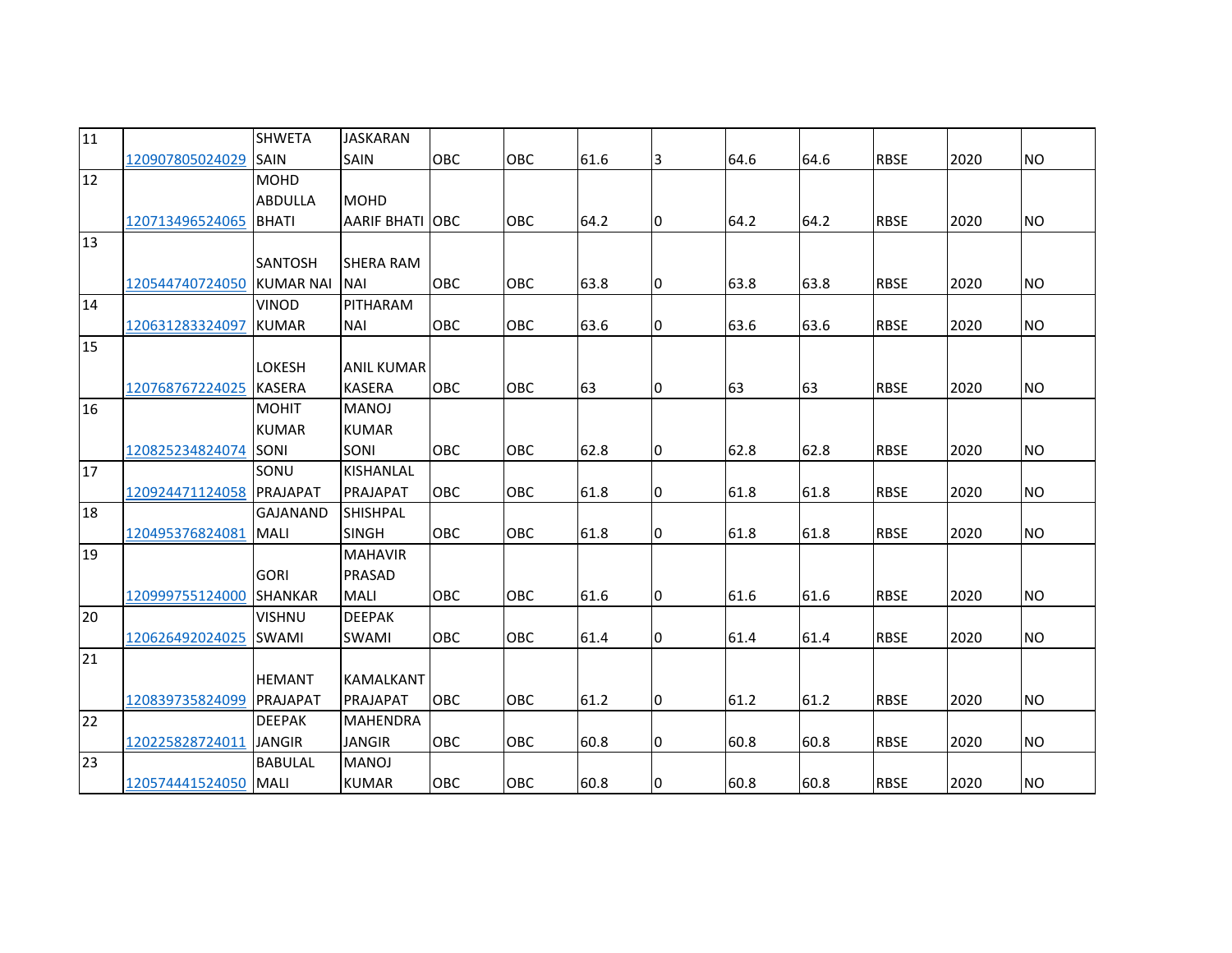| 24 |                                      | <b>OMPRAKAS</b> | RAJURAM         |            |     |      |    |      |      |             |      |           |
|----|--------------------------------------|-----------------|-----------------|------------|-----|------|----|------|------|-------------|------|-----------|
|    | 120264940624013 H SARAN              |                 | SARAN           | OBC        | OBC | 60.8 | 10 | 60.8 | 60.8 | <b>RBSE</b> | 2020 | <b>NO</b> |
| 25 |                                      |                 | <b>BASHID</b>   |            |     |      |    |      |      |             |      |           |
|    | 120398592324070                      | <b>MO SAHIL</b> | <b>HUSAIN</b>   | OBC        | OBC | 60   | 10 | 60   | 60   | <b>RBSE</b> | 2020 | <b>NO</b> |
| 26 |                                      | <b>ROHIT</b>    | KALI            |            |     |      |    |      |      |             |      |           |
|    | 120287375124082                      | PRAJAPAT        | <b>CHARAN</b>   | <b>OBC</b> | OBC | 60   | 10 | 60   | 60   | <b>RBSE</b> | 2020 | <b>NO</b> |
| 27 |                                      | <b>SURENDRA</b> | SANWARMA        |            |     |      |    |      |      |             |      |           |
|    | 120239005924038 SAINI                |                 | <b>L</b> MALI   | OBC        | OBC | 59.2 | 10 | 59.2 | 59.2 | <b>RBSE</b> | 2020 | <b>NO</b> |
| 28 |                                      |                 | <b>LUNA RAM</b> |            |     |      |    |      |      |             |      |           |
|    | 120147587924038 RAKESH NAI           |                 | <b>NAI</b>      | OBC        | OBC | 58.8 | 10 | 58.8 | 58.8 | <b>RBSE</b> | 2020 | <b>NO</b> |
| 29 |                                      |                 | <b>SURENDRA</b> |            |     |      |    |      |      |             |      |           |
|    | 120982130324076 ANKIT NAI            |                 | <b>NAI</b>      | OBC        | OBC | 58   | 10 | 58   | 58   | <b>RBSE</b> | 2020 | <b>NO</b> |
| 30 |                                      |                 |                 |            |     |      |    |      |      |             |      |           |
|    |                                      | <b>HEMANT</b>   | LAXMINARA       |            |     |      |    |      |      |             |      |           |
|    | 120280087624022                      | <b>SAINI</b>    | YAN SAINI       | <b>OBC</b> | OBC | 57.8 | 10 | 57.8 | 57.8 | <b>RBSE</b> | 2020 | <b>NO</b> |
| 31 |                                      |                 | <b>NOOR</b>     |            |     |      |    |      |      |             |      |           |
|    |                                      | <b>SHAHABUD</b> | <b>MOHAMME</b>  |            |     |      |    |      |      |             |      |           |
|    | 120378625524012                      | <b>DEEN</b>     | D               | OBC        | OBC | 52.8 | 5  | 57.8 | 57.8 | <b>RBSE</b> | 2020 | <b>NO</b> |
| 32 |                                      | <b>KARAN</b>    | PRAMOD          |            |     |      |    |      |      |             |      |           |
|    |                                      | <b>KUMAR</b>    | <b>KUMAR</b>    |            |     |      |    |      |      |             |      |           |
|    | 120390848024074                      | <b>BHARGAV</b>  | <b>BHARGAV</b>  | OBC        | OBC | 56.8 | Iо | 56.8 | 56.8 | <b>RBSE</b> | 2020 | <b>NO</b> |
| 33 |                                      |                 |                 |            |     |      |    |      |      |             |      |           |
|    |                                      | <b>VEERU</b>    | <b>MEHARCHA</b> |            |     |      |    |      |      |             |      |           |
|    | 120468192124040 LUHAR                |                 | <b>ND LUHAR</b> | OBC        | OBC | 55.8 | 10 | 55.8 | 55.8 | <b>RBSE</b> | 2020 | <b>NO</b> |
| 34 |                                      |                 | <b>RAMSWARO</b> |            |     |      |    |      |      |             |      |           |
|    | 120927067624048 SAPNA SAINI OP SAINI |                 |                 | <b>OBC</b> | OBC | 52.4 | 3  | 55.4 | 55.4 | <b>RBSE</b> | 2020 | <b>NO</b> |
| 35 |                                      |                 | <b>MANOJ</b>    |            |     |      |    |      |      |             |      |           |
|    |                                      | <b>NAVRATNA</b> | <b>KUMAR</b>    |            |     |      |    |      |      |             |      |           |
|    | 120285291724046 DARJI                |                 | <b>DARJI</b>    | OBC        | OBC | 55.2 | Iо | 55.2 | 55.2 | <b>RBSE</b> | 2020 | <b>NO</b> |
| 36 |                                      | <b>JIVAN</b>    | <b>RAMESH</b>   |            |     |      |    |      |      |             |      |           |
|    | 120773595924047 SUTHAR               |                 | <b>KUMAR</b>    | OBC        | OBC | 55   | 10 | 55   | 55   | <b>RBSE</b> | 2020 | <b>NO</b> |
| 37 |                                      | <b>ANSUIYA</b>  |                 |            |     |      |    |      |      |             |      |           |
|    | 120144705024020 POTALIYA             |                 | DOLAT RAM OBC   |            | OBC | 51.2 | 3  | 54.2 | 54.2 | <b>RBSE</b> | 2020 | <b>NO</b> |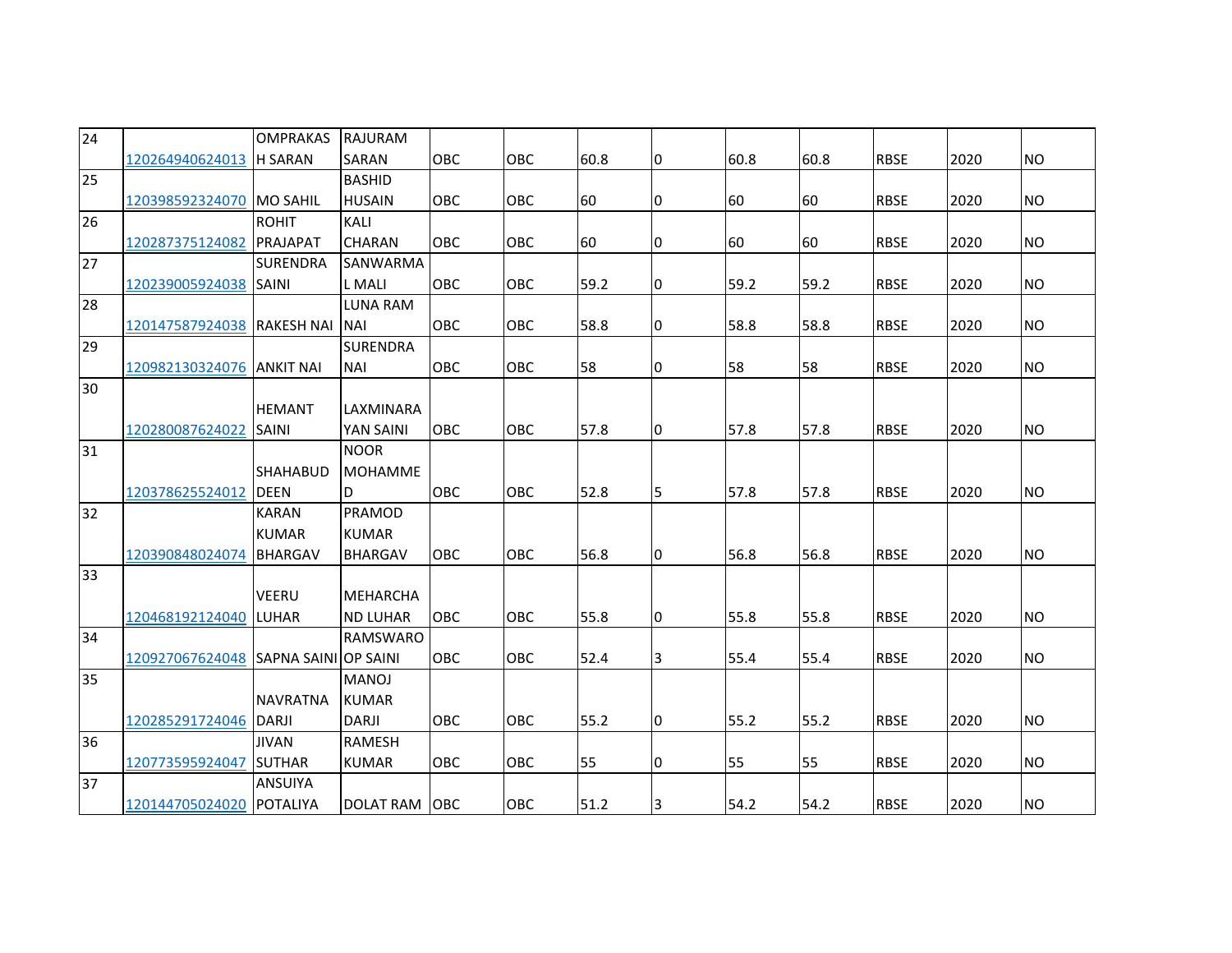| 38 |                         | PRABHU             |                   |            |            |      |    |      |      |             |      |           |
|----|-------------------------|--------------------|-------------------|------------|------------|------|----|------|------|-------------|------|-----------|
|    |                         | <b>DAYAL</b>       | <b>KALU RAM</b>   |            |            |      |    |      |      |             |      |           |
|    | 120974849324042         | PRAJAPAT           | PRAJAPAT          | OBC        | OBC        | 54   | Iо | 54   | 54   | <b>RBSE</b> | 2020 | <b>NO</b> |
| 39 |                         | <b>RAVI</b>        |                   |            |            |      |    |      |      |             |      |           |
|    |                         | <b>PRAKASH</b>     | <b>RAMLAL</b>     |            |            |      |    |      |      |             |      |           |
|    | 120789013524039         | <b>BHOJAK</b>      | <b>BHOJAK</b>     | <b>OBC</b> | OBC        | 53.8 | Iо | 53.8 | 53.8 | <b>RBSE</b> | 2020 | <b>NO</b> |
| 40 |                         | <b>RADHESHYA</b>   | MEGHRAJ           |            |            |      |    |      |      |             |      |           |
|    | 120774071724051         | <b>IM</b>          | PRAJAPAT          | OBC        | OBC        | 53.8 | 10 | 53.8 | 53.8 | <b>RBSE</b> | 2020 | <b>NO</b> |
| 41 |                         | <b>RATANLAL</b>    | <b>MANIRAM</b>    |            |            |      |    |      |      |             |      |           |
|    | 120232331124030 SARAN   |                    | SARAN             | OBC        | OBC        | 53.8 | Iо | 53.8 | 53.8 | <b>RBSE</b> | 2020 | <b>NO</b> |
| 42 |                         | PRAJAPAT           |                   |            |            |      |    |      |      |             |      |           |
|    |                         | <b>ASHISHKUM</b>   | <b>ASHOKKUM</b>   |            |            |      |    |      |      |             |      |           |
|    | 120427948224072         | <b>AR</b>          | AR                | <b>OBC</b> | <b>OBC</b> | 53.4 | Iо | 53.4 | 53.4 | <b>RBSE</b> | 2020 | <b>NO</b> |
| 43 |                         | <b>KARISHAN</b>    |                   |            |            |      |    |      |      |             |      |           |
|    |                         | <b>KUMAR</b>       | <b>MANI RAM</b>   |            |            |      |    |      |      |             |      |           |
|    | 120413793524033         | BAIDA              | <b>BAIDA</b>      | <b>OBC</b> | OBC        | 52.6 | IО | 52.6 | 52.6 | <b>RBSE</b> | 2020 | <b>NO</b> |
| 44 |                         |                    | <b>PRAVEEN</b>    |            |            |      |    |      |      |             |      |           |
|    |                         | <b>ANURAG</b>      | <b>KUMAR</b>      |            |            |      |    |      |      |             |      |           |
|    | 120158181024025 DARJI   |                    | <b>DARJI</b>      | OBC        | OBC        | 52.4 | 10 | 52.4 | 52.4 | <b>RBSE</b> | 2020 | <b>NO</b> |
| 45 |                         | PRASHANT           | <b>BHANWAR</b>    |            |            |      |    |      |      |             |      |           |
|    | 120121606724077         | <b>KHICHI</b>      | <b>LAL KHICHI</b> | OBC        | OBC        | 51.4 | l0 | 51.4 | 51.4 | <b>RBSE</b> | 2020 | <b>NO</b> |
| 46 |                         |                    |                   |            |            |      |    |      |      |             |      |           |
|    | 120444243024074         | <b>CHUNNILAL</b>   | <b>GOPIRAM</b>    | OBC        | OBC        | 51.4 | 10 | 51.4 | 51.4 | <b>RBSE</b> | 2020 | <b>NO</b> |
| 47 |                         | <b>SUSHIL</b>      | 0M                |            |            |      |    |      |      |             |      |           |
|    |                         | <b>KUMAR</b>       | <b>PRAKASH</b>    |            |            |      |    |      |      |             |      |           |
|    | 120615559624080         | <b>PRAJAPAT</b>    | <b>PRAJAPAT</b>   | <b>OBC</b> | OBC        | 51.4 | Iо | 51.4 | 51.4 | <b>RBSE</b> | 2020 | <b>NO</b> |
| 48 |                         |                    | <b>MILAPCHAN</b>  |            |            |      |    |      |      |             |      |           |
|    | 120841953624073         | <b>KAPIL SAINI</b> | <b>D SAINI</b>    | <b>OBC</b> | <b>OBC</b> | 51.2 | l0 | 51.2 | 51.2 | <b>RBSE</b> | 2020 | <b>NO</b> |
| 49 |                         | <b>KISHAN</b>      | <b>RAMAVATA</b>   |            |            |      |    |      |      |             |      |           |
|    | 120601354024060         | <b>JANGIR</b>      | R                 | <b>OBC</b> | OBC        | 49.2 | IО | 49.2 | 49.2 | <b>RBSE</b> | 2020 | <b>NO</b> |
| 50 |                         |                    |                   |            |            |      |    |      |      |             |      |           |
|    |                         | <b>MO RAISH</b>    | <b>MO RAMJAN</b>  |            |            |      |    |      |      |             |      |           |
|    | 120436704524090 VYAPARI |                    | <b>VYAPARI</b>    | OBC        | OBC        | 48   | IО | 48   | 48   | <b>RBSE</b> | 2020 | <b>NO</b> |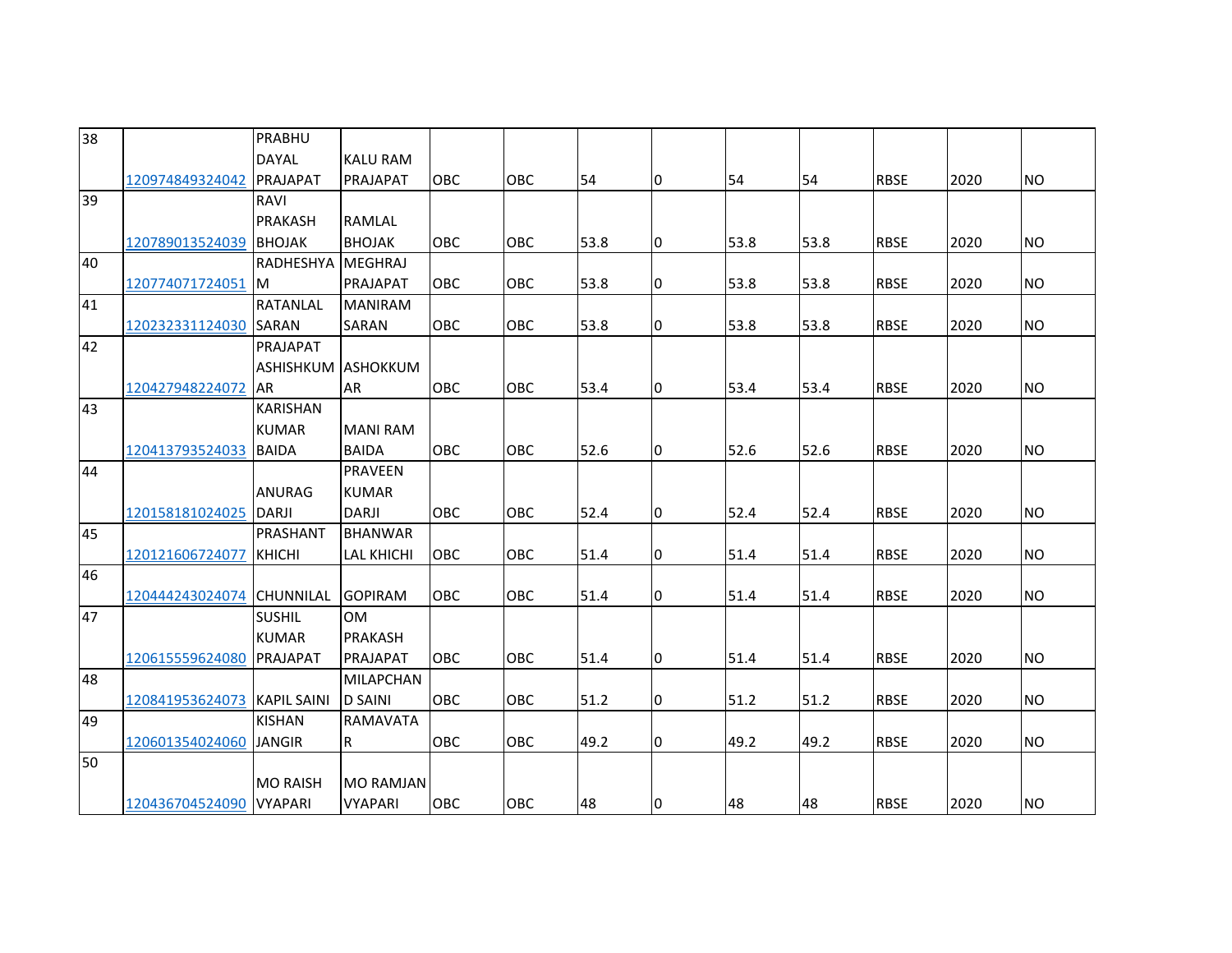| <b>151</b> |                 | <b>KAILASH</b> | <b>BHANWAR</b>   |            |             |      |    |      |           |             |      |            |
|------------|-----------------|----------------|------------------|------------|-------------|------|----|------|-----------|-------------|------|------------|
|            | 120334813324020 | <b>SAINI</b>   | <b>LAL SAINI</b> | <b>OBC</b> | <b>OBC</b>  | 46   |    | 46   | <b>46</b> | <b>RBSE</b> | 2020 | <b>NO</b>  |
| 52         |                 | <b>ASHOK</b>   |                  |            |             |      |    |      |           |             |      |            |
|            |                 | <b>KUMAR</b>   | <b>BHANWAR</b>   |            |             |      |    |      |           |             |      |            |
|            | 120739406024039 | <b>SAINI</b>   | <b>LAL SAINI</b> | <b>OBC</b> | <b>IOBC</b> | 45.4 | IO | 45.4 | 45.4      | <b>RBSE</b> | 2020 | <b>NO</b>  |
| 53         |                 | <b>ASHISH</b>  | <b>SURENDRA</b>  |            |             |      |    |      |           |             |      |            |
|            | 120849372024057 | <b>CHAUHAN</b> | <b>CHAUHAN</b>   | <b>OBC</b> | <b>IOBC</b> | 45.2 | I٥ | 45.2 | 45.2      | <b>RBSE</b> | 2020 | <b>INO</b> |
| 54         |                 | <b>GAUTAM</b>  | <b>SANJAY</b>    |            |             |      |    |      |           |             |      |            |
|            | 120985467624030 | <b>ISAIN</b>   | <b>KUMAR</b>     | <b>OBC</b> | <b>OBC</b>  | 43.8 |    | 43.8 | 43.8      | <b>RBSE</b> | 2020 | <b>INO</b> |

|                |                             |                  |                       | SC Merit List Total Applications: 3 Cutoff: 50.4000 |                     |       |          |                 |       |              |                |            |
|----------------|-----------------------------|------------------|-----------------------|-----------------------------------------------------|---------------------|-------|----------|-----------------|-------|--------------|----------------|------------|
|                |                             | Name of          | Father's              |                                                     | Admission Percentag |       | Bonus(%) | Tot.            | %tile | <b>Board</b> | <b>Passing</b> | <b>Fee</b> |
|                | <b>Sr.No Application ID</b> | <b>Applicant</b> | <b>Name</b>           | <b>Category</b>                                     | Category            | e.(%) |          | <b>Perc.(%)</b> |       | <b>IName</b> | Year           |            |
| 11             |                             | <b>SANDEEP</b>   |                       |                                                     |                     |       |          |                 |       |              |                |            |
|                | 120142963624034             | MEGHWAL          | <b>MOTA RAM</b>       | <b>ISC</b>                                          | lsc                 | 62    |          | 62              | 162   | <b>RBSE</b>  | 2020           | NO.        |
| $\overline{2}$ |                             | <b>PRADEEP</b>   | <b>MAHENDRA</b>       |                                                     |                     |       |          |                 |       |              |                |            |
|                |                             | <b>KUMAR</b>     | <b>KUMAR</b>          |                                                     |                     |       |          |                 |       |              |                |            |
|                | 120187020024014             | <b>IMEGHWAL</b>  | MEGHWAL               | lsc                                                 | lsc                 | 56.6  |          | 56.6            | 56.6  | <b>RBSE</b>  | 2020           | NO.        |
| 3              |                             |                  |                       |                                                     |                     |       |          |                 |       |              |                |            |
|                |                             | <b>MINAKSHI</b>  | <b>CHETAN</b>         |                                                     |                     |       |          |                 |       |              |                |            |
|                | 120536458224064 NAYAK       |                  | <b>IRAM NAYAK ISC</b> |                                                     | lsc                 | 45.2  | 3        | 50.4            | 50.4  | <b>RBSE</b>  | 2020           | <b>INO</b> |

|          |                             |                  |                | <b>ST Merit List Total Applications: 3 Cutoff: 54.4000</b> |                                   |       |    |          |       |               |                |           |
|----------|-----------------------------|------------------|----------------|------------------------------------------------------------|-----------------------------------|-------|----|----------|-------|---------------|----------------|-----------|
|          |                             | Name of          | Father's       |                                                            | Admission Percentag Bonus(%)   '" |       |    | lTot.    | %tile | <b>IBoard</b> | <b>Passing</b> | l Fee     |
|          | <b>Sr.No Application ID</b> | <b>Applicant</b> | <b>Name</b>    | <b>Category</b>                                            | Category                          | e.(%) |    | Perc.(%) |       | <b>Name</b>   | Year           |           |
|          |                             |                  | <b>SHRAWAN</b> |                                                            |                                   |       |    |          |       |               |                |           |
|          |                             | <b>TARAMANI</b>  | <b>KUMAR</b>   |                                                            |                                   |       |    |          |       |               |                |           |
|          | 120616698724038 MEENA       |                  | <b>MEENA</b>   | IST                                                        |                                   | 57.4  |    | 60.4     | 160.4 | <b>IRBSE</b>  | 2020           | <b>NO</b> |
| <b>2</b> |                             | <b>ABHISHEK</b>  | <b>RAMLAL</b>  |                                                            |                                   |       |    |          |       |               |                |           |
|          | 120150026024094             | <b>IMEENA</b>    | <b>MEENA</b>   | IST                                                        |                                   | 58.8  | 10 | 58.8     | 58.8  | <b>RBSE</b>   | 2020           | <b>NO</b> |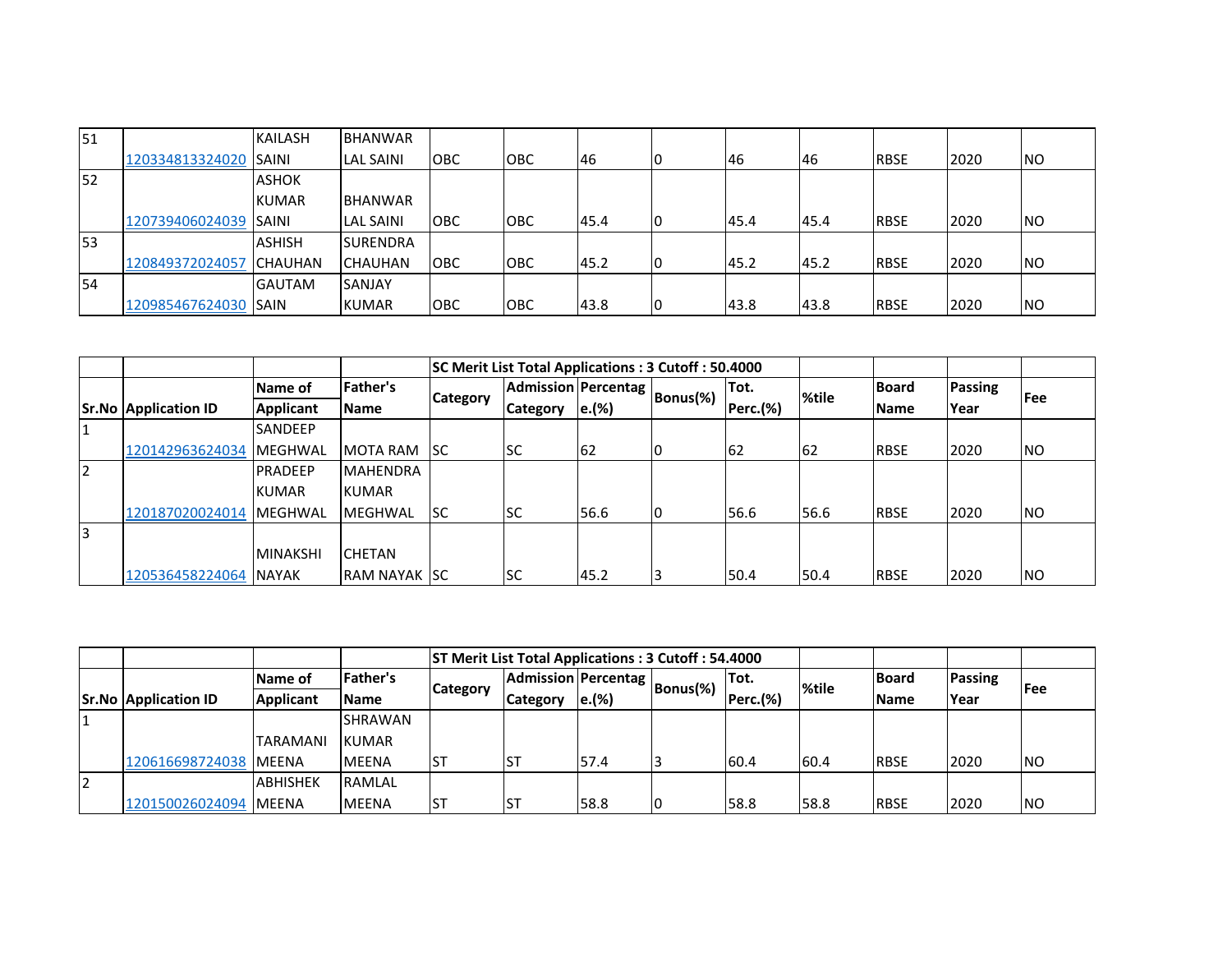| . .<br>.<br>. |                    | <b>SANTOSH</b> | RAM)<br><b>IMAL</b> |     |                       |   |     |                   |      |             |      |            |
|---------------|--------------------|----------------|---------------------|-----|-----------------------|---|-----|-------------------|------|-------------|------|------------|
|               | 1404.<br>.<br>---- | <b>MINA</b>    | <b>MINA</b>         | $-$ | 1 <sup>c</sup><br>د ا | . | . . | $\cdots$<br>154.4 | 54.4 | <b>RBSE</b> | 2020 | <b>INO</b> |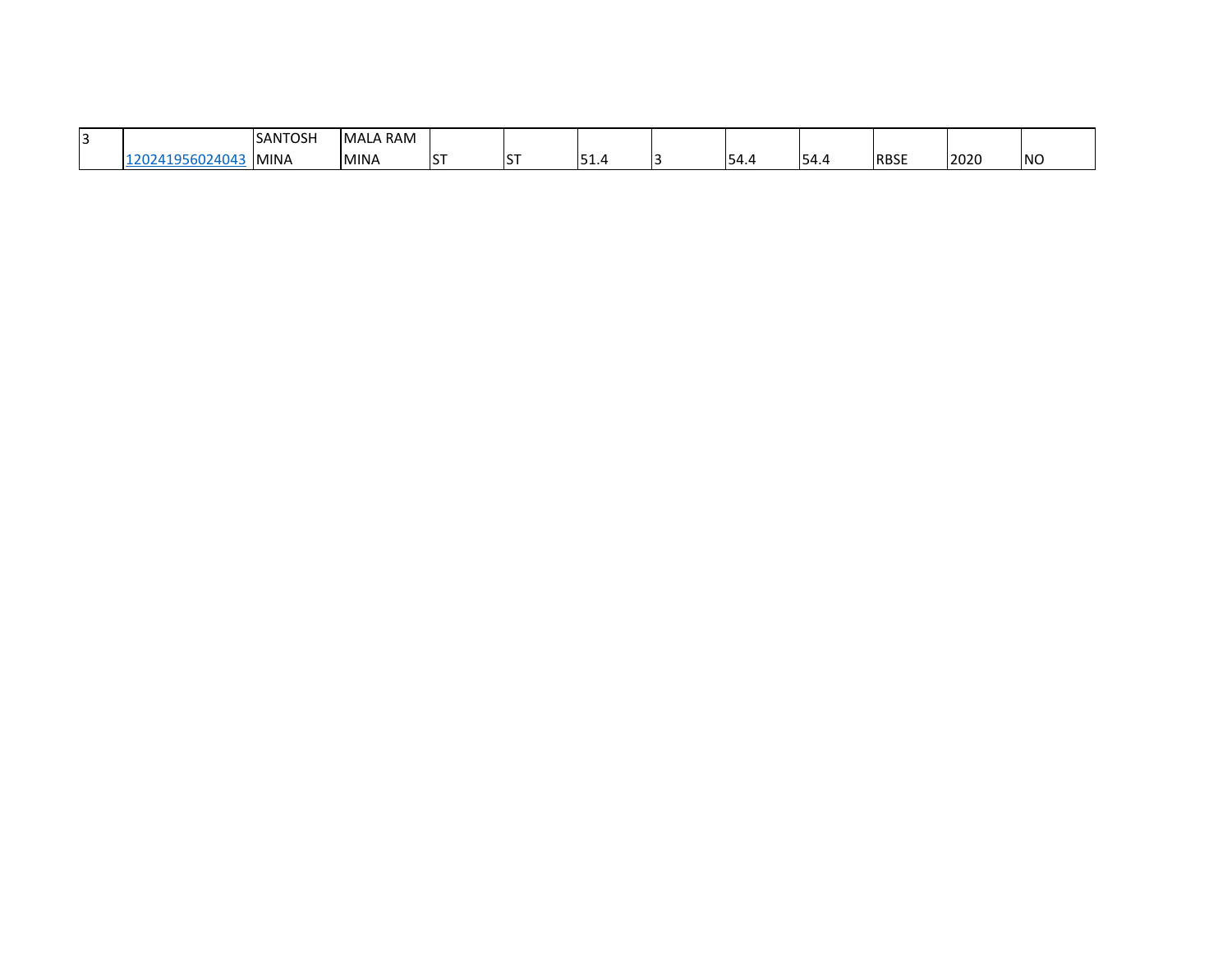|                         |                                |                                    |                                  |                 | <b>SBD GOVT. PG COLLEGE, SARDARSHAHAR</b> |                                     |          |                         |       |                             |                 |            |  |  |  |
|-------------------------|--------------------------------|------------------------------------|----------------------------------|-----------------|-------------------------------------------|-------------------------------------|----------|-------------------------|-------|-----------------------------|-----------------|------------|--|--|--|
|                         | <b>B.COM WAITING GENERAL I</b> |                                    |                                  |                 |                                           |                                     |          |                         |       |                             |                 |            |  |  |  |
| Sr.No                   | <b>Application ID</b>          | <b>Name of</b><br><b>Applicant</b> | <b>Father's</b><br><b>Name</b>   | <b>Category</b> | Category                                  | <b>Admission Percentag</b><br>e.(%) | Bonus(%) | Tot.<br><b>Perc.(%)</b> | %tile | <b>Board</b><br><b>Name</b> | Passing<br>Year | <b>Fee</b> |  |  |  |
| 11                      |                                |                                    | <b>INDER</b>                     |                 |                                           |                                     |          |                         |       |                             |                 |            |  |  |  |
|                         | 120930093324055                | <b>SUKH RAM</b><br><b>SHARMA</b>   | <b>CHAND</b><br><b>SHARMA</b>    | General         | <b>Waiting</b>                            | 67.4                                | 10       | 67.4                    | 67.4  | <b>RBSE</b>                 | 2020            | <b>No</b>  |  |  |  |
| $\overline{2}$          |                                |                                    |                                  |                 |                                           |                                     |          |                         |       |                             |                 |            |  |  |  |
|                         |                                | <b>CHANDRA</b>                     | <b>PRABHUDA</b>                  |                 |                                           |                                     |          |                         |       |                             |                 |            |  |  |  |
|                         | 120978478124062                | <b>BHAN JOSHI YAL JOSHI</b>        |                                  | General         | Waiting                                   | 67.4                                | 10       | 67.4                    | 67.4  | <b>RBSE</b>                 | 2020            | <b>No</b>  |  |  |  |
| Iз                      |                                | <b>DHIRAJ</b>                      | <b>RAMNIWA</b>                   |                 |                                           |                                     |          |                         |       |                             |                 |            |  |  |  |
|                         | 120150055724013                | <b>PANDIA</b>                      | lS                               | General         | Waiting                                   | 66.6                                | 10       | 66.6                    | 66.6  | <b>RBSE</b>                 | 2020            | No         |  |  |  |
| $\overline{\mathbf{4}}$ |                                | <b>SITARAM</b>                     | <b>MEGHA</b>                     |                 |                                           |                                     |          |                         |       |                             |                 |            |  |  |  |
|                         | 120692983024082                | <b>BHARGAV</b>                     | <b>RAM</b>                       | General         | <b>Waiting</b>                            | 66.2                                | 0        | 66.2                    | 66.2  | <b>RBSE</b>                 | 2020            | <b>No</b>  |  |  |  |
| 5                       |                                |                                    | <b>BANSHIDH</b>                  |                 |                                           |                                     |          |                         |       |                             |                 |            |  |  |  |
|                         |                                | <b>DAULAT</b>                      | AR                               |                 |                                           |                                     |          |                         |       |                             |                 |            |  |  |  |
| 6                       | 120724390124054 PANDIYA        |                                    | <b>PANDIYA</b><br><b>OMPRAKA</b> | General         | Waiting                                   | 66.2                                | 10       | 66.2                    | 66.2  | <b>RBSE</b>                 | 2020            | lNo        |  |  |  |
|                         | 120473247924034                | <b>RAMGOPAL</b> SH                 |                                  | General         | Waiting                                   | 66.2                                | 0        | 66.2                    | 66.2  | <b>RBSE</b>                 | 2020            | <b>No</b>  |  |  |  |
| $\overline{7}$          |                                |                                    |                                  |                 |                                           |                                     |          |                         |       |                             |                 |            |  |  |  |
|                         |                                | <b>HARIOM</b>                      | <b>CHANANM</b>                   |                 |                                           |                                     |          |                         |       |                             |                 |            |  |  |  |
|                         | 120746886424071                | PAREEK                             | AL PAREEK General                |                 | Waiting                                   | 65.8                                | I0       | 65.8                    | 65.8  | <b>RBSE</b>                 | 2020            | <b>No</b>  |  |  |  |
| 8                       |                                |                                    | <b>BHANWAR</b>                   |                 |                                           |                                     |          |                         |       |                             |                 |            |  |  |  |
|                         |                                | <b>SACHIN</b>                      | <b>LAL</b>                       |                 |                                           |                                     |          |                         |       |                             |                 |            |  |  |  |
|                         | 120445807524034                | <b>PAREEK</b>                      | <b>PAREEK</b>                    | General         | Waiting                                   | 65.6                                | 10       | 65.6                    | 65.6  | <b>RBSE</b>                 | 2020            | <b>No</b>  |  |  |  |
| 9                       |                                |                                    | <b>PRAKASHC</b>                  |                 |                                           |                                     |          |                         |       |                             |                 |            |  |  |  |
|                         |                                | <b>ANKIT</b>                       | <b>HANDRA</b>                    |                 |                                           |                                     |          |                         |       |                             |                 |            |  |  |  |
|                         | 120315661124066 PAREEK         |                                    | <b>PAREEK</b>                    | General         | Waiting                                   | 65.6                                | 0        | 65.6                    | 65.6  | <b>RBSE</b>                 | 2020            | <b>No</b>  |  |  |  |
| 10                      |                                | <b>RAGHAV</b>                      | <b>ASHOK</b>                     |                 |                                           |                                     |          |                         |       |                             |                 |            |  |  |  |
|                         | 120503725024041 SHARMA         |                                    | <b>KUMAR</b>                     | General         | <b>Waiting</b>                            | 65.4                                | 10       | 65.4                    | 65.4  | <b>RBSE</b>                 | 2020            | No         |  |  |  |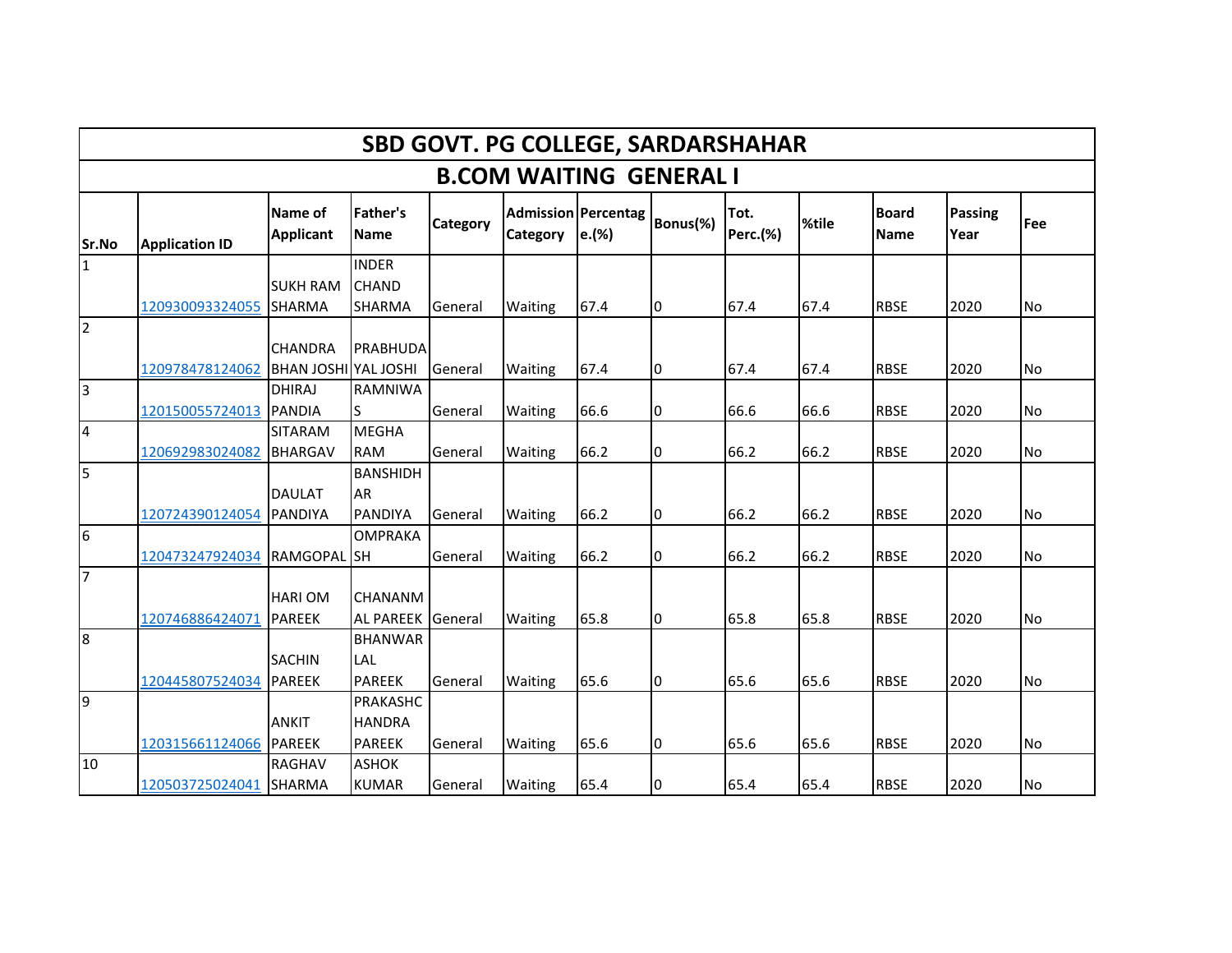| $\overline{11}$ |                        | <b>ASHISH</b>     | <b>VINOD</b>     |         |                |      |    |      |      |             |      |           |
|-----------------|------------------------|-------------------|------------------|---------|----------------|------|----|------|------|-------------|------|-----------|
|                 |                        | <b>HARCHAND</b>   | <b>HARCHAN</b>   |         |                |      |    |      |      |             |      |           |
|                 | 120199986324050        | ANI               | <b>DANI</b>      | General | Waiting        | 65.2 | 10 | 65.2 | 65.2 | <b>RBSE</b> | 2020 | No        |
| 12              |                        | DEENDAYAL BANWARI |                  |         |                |      |    |      |      |             |      |           |
|                 | 120137834024033        | <b>JOSHI</b>      | <b>LAL</b>       | General | Waiting        | 65.2 | 0  | 65.2 | 65.2 | <b>RBSE</b> | 2020 | No        |
| 13              |                        | <b>NAVEEN</b>     | <b>JAYANTI</b>   |         |                |      |    |      |      |             |      |           |
|                 |                        | <b>KUMAR</b>      | <b>PRASAD</b>    |         |                |      |    |      |      |             |      |           |
|                 | 120660629624023        | <b>JOSHI</b>      | <b>JOSHI</b>     | General | Waiting        | 65   | 0  | 65   | 65   | <b>RBSE</b> | 2020 | <b>No</b> |
| 14              |                        |                   | <b>BAJRANG</b>   |         |                |      |    |      |      |             |      |           |
|                 |                        | <b>ADITYA</b>     | LAL              |         |                |      |    |      |      |             |      |           |
|                 | 120184751224043 PAREEK |                   | <b>PAREEK</b>    | General | Waiting        | 64.8 | 10 | 64.8 | 64.8 | <b>CBSE</b> | 2020 | <b>No</b> |
| 15              |                        | <b>AVIRAL</b>     | <b>BASANT</b>    |         |                |      |    |      |      |             |      |           |
|                 |                        | <b>JAISANSARI</b> | <b>JAISANSAR</b> |         |                |      |    |      |      |             |      |           |
|                 | 120832086824092        | A                 | <b>IA</b>        | General | Waiting        | 64.6 | 0  | 64.6 | 64.6 | <b>RBSE</b> | 2020 | <b>No</b> |
| 16              |                        | <b>POOJA</b>      | <b>RADHE</b>     |         |                |      |    |      |      |             |      |           |
|                 | 120216674424081 PAREEK |                   | SHYAM            | General | Waiting        | 60.6 | 3  | 63.6 | 63.6 | <b>RBSE</b> | 2020 | No        |
| 17              |                        |                   |                  |         |                |      |    |      |      |             |      |           |
|                 |                        |                   | <b>VEERBAHA</b>  |         |                |      |    |      |      |             |      |           |
|                 |                        |                   | <b>DUR SINGH</b> |         |                |      |    |      |      |             |      |           |
|                 |                        | <b>MANISHA</b>    | <b>SHEKHAW</b>   |         |                |      |    |      |      |             |      |           |
|                 | 120102960024078        | <b>KANWAR</b>     | <b>AT</b>        | General | <b>Waiting</b> | 60.6 | 3  | 63.6 | 63.6 | <b>RBSE</b> | 2020 | <b>No</b> |
| 18              |                        | <b>YUV RAJ</b>    | <b>JITENDRA</b>  |         |                |      |    |      |      |             |      |           |
|                 | 120156116724065 SINGH  |                   | <b>SINGH</b>     | General | Waiting        | 63.4 | 10 | 63.4 | 63.4 | <b>RBSE</b> | 2020 | <b>No</b> |
| 19              |                        | <b>PIYUSH</b>     | <b>RAKESH</b>    |         |                |      |    |      |      |             |      |           |
|                 | 120124151724060        | <b>SHARMA</b>     | <b>SHARMA</b>    | General | Waiting        | 63.2 | 10 | 63.2 | 63.2 | <b>RBSE</b> | 2020 | <b>No</b> |
| 20              |                        | SHYAMSUN JAGANA   |                  |         |                |      |    |      |      |             |      |           |
|                 |                        | <b>DAR</b>        | <b>RAM</b>       |         |                |      |    |      |      |             |      |           |
|                 | 120477816024013 PAREEK |                   | <b>PAREEK</b>    | General | Waiting        | 62.6 | l0 | 62.6 | 62.6 | <b>RBSE</b> | 2020 | No        |
| 21              |                        | <b>AYUSH</b>      | <b>VIJAY</b>     |         |                |      |    |      |      |             |      |           |
|                 | 120377295424090        | <b>PAREEK</b>     | <b>KUMAR</b>     | General | Waiting        | 62.4 | l0 | 62.4 | 62.4 | <b>RBSE</b> | 2020 | <b>No</b> |
| 22              |                        | <b>BHARAT</b>     | <b>SUNDAR</b>    |         |                |      |    |      |      |             |      |           |
|                 |                        | <b>RAM</b>        | <b>RAM</b>       |         |                |      |    |      |      |             |      |           |
|                 | 120488325424065 SHARMA |                   | <b>SHARMA</b>    | General | Waiting        | 62.4 | 10 | 62.4 | 62.4 | <b>RBSE</b> | 2020 | No        |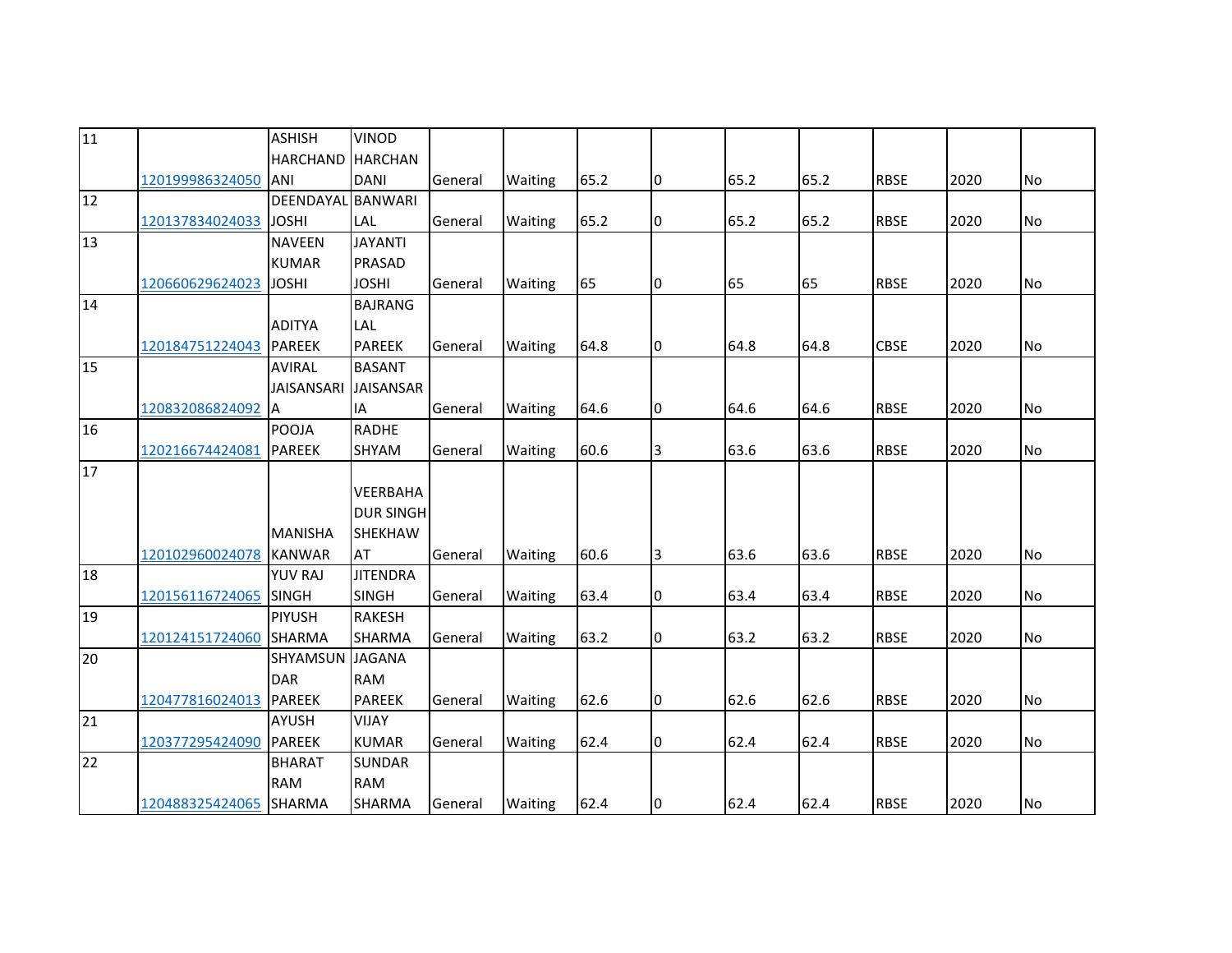| 23 |                        |                  | RAMAWTA          |         |                |      |    |      |      |             |      |                |
|----|------------------------|------------------|------------------|---------|----------------|------|----|------|------|-------------|------|----------------|
|    |                        | <b>SNEHDEEP</b>  | R                |         |                |      |    |      |      |             |      |                |
|    |                        | <b>SANKHOLIY</b> | <b>SANKHOLIY</b> |         |                |      |    |      |      |             |      |                |
|    | 120515191324066        | -lA              | А                | General | <b>Waiting</b> | 62   | 0  | 62   | 62   | <b>RBSE</b> | 2020 | No.            |
| 24 |                        | <b>SURYA</b>     |                  |         |                |      |    |      |      |             |      |                |
|    |                        | <b>PRAKASH</b>   | SALAGRAM         |         |                |      |    |      |      |             |      |                |
|    | 120385634124056 PAREEK |                  | <b>PAREEK</b>    | General | <b>Waiting</b> | 61.6 | 0  | 61.6 | 61.6 | <b>RBSE</b> | 2020 | N <sub>o</sub> |
| 25 |                        | <b>HARIOM</b>    | <b>BAJARANG</b>  |         |                |      |    |      |      |             |      |                |
|    | 120632524624064        | <b>JOSHI</b>     | LAL              | General | Waiting        | 61.4 | 0  | 61.4 | 61.4 | <b>RBSE</b> | 2020 | No             |
| 26 |                        | <b>ASHOK</b>     | <b>BABU LAL</b>  |         |                |      |    |      |      |             |      |                |
|    | 120356912624030        | <b>PAREEK</b>    | <b>PAREEK</b>    | General | Waiting        | 61.2 | 0  | 61.2 | 61.2 | <b>RBSE</b> | 2020 | No             |
| 27 |                        |                  | <b>BANSHI</b>    |         |                |      |    |      |      |             |      |                |
|    |                        | YOGESH           | <b>DHAR</b>      |         |                |      |    |      |      |             |      |                |
|    | 120640021024078        | <b>SHARMA</b>    | SHARMA           | General | Waiting        | 61.2 | I0 | 61.2 | 61.2 | <b>RBSE</b> | 2020 | No             |
| 28 |                        |                  | <b>SHANKAR</b>   |         |                |      |    |      |      |             |      |                |
|    | 120189708024090        | <b>RAKESH</b>    | LAL              | General | Waiting        | 60.6 | 0  | 60.6 | 60.6 | <b>RBSE</b> | 2020 | <b>No</b>      |
| 29 |                        |                  |                  |         |                |      |    |      |      |             |      |                |
|    |                        | <b>HARIOM</b>    | <b>RAMAVTA</b>   |         |                |      |    |      |      |             |      |                |
|    | 120428707724011 SHARMA |                  | R SHARMA General |         | Waiting        | 60.4 | 0  | 60.4 | 60.4 | <b>RBSE</b> | 2020 | No             |
| 30 |                        | <b>SANTOSH</b>   | <b>RAMNIWA</b>   |         |                |      |    |      |      |             |      |                |
|    | 120966480924056        | <b>KUMAR</b>     | S                | General | Waiting        | 60.2 | 0  | 60.2 | 60.2 | <b>RBSE</b> | 2020 | No             |
| 31 |                        |                  | <b>BANWARI</b>   |         |                |      |    |      |      |             |      |                |
|    |                        | <b>VISHAL</b>    | LAL              |         |                |      |    |      |      |             |      |                |
|    | 120759018624017        | <b>PAREEK</b>    | <b>PAREEK</b>    | General | Waiting        | 60.2 | 0  | 60.2 | 60.2 | <b>RBSE</b> | 2020 | <b>No</b>      |
| 32 |                        | <b>SURYA</b>     |                  |         |                |      |    |      |      |             |      |                |
|    |                        | <b>PRAKASH</b>   | <b>SITARAM</b>   |         |                |      |    |      |      |             |      |                |
|    | 120370608024075        | <b>PAREEK</b>    | <b>PAREEK</b>    | General | Waiting        | 60.2 | 0  | 60.2 | 60.2 | <b>RBSE</b> | 2020 | N <sub>o</sub> |
| 33 |                        | <b>GANESH</b>    | SUGAN            |         |                |      |    |      |      |             |      |                |
|    | 120963835224070        | <b>SINGH</b>     | <b>SINGH</b>     | General | Waiting        | 60   | 0  | 60   | 60   | <b>RBSE</b> | 2020 | No             |
| 34 |                        |                  | CHAMPA           |         |                |      |    |      |      |             |      |                |
|    |                        | <b>PRADEEP</b>   | LAL              |         |                |      |    |      |      |             |      |                |
|    | 120895546024024 SHARMA |                  | SHARMA           | General | <b>Waiting</b> | 60   | 10 | 60   | 60   | <b>RBSE</b> | 2020 | No             |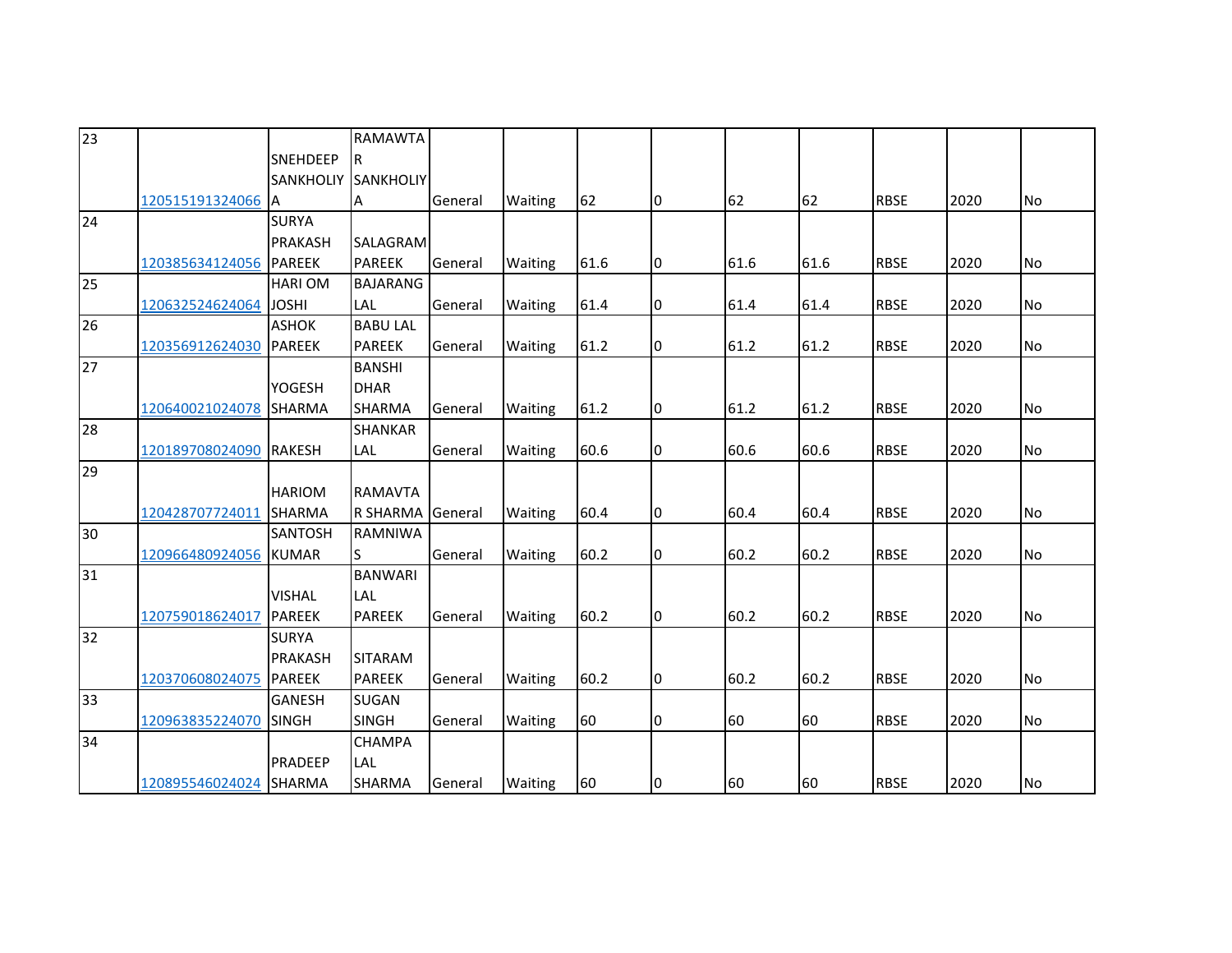| 35 |                         | <b>DAULAT</b>  | RAMLAL                 |         |                |      |                |      |      |             |      |           |
|----|-------------------------|----------------|------------------------|---------|----------------|------|----------------|------|------|-------------|------|-----------|
|    |                         |                |                        |         |                |      |                |      |      |             |      |           |
|    | 120805465624070         | <b>RAM</b>     | <b>PUROHIT</b>         | General | Waiting        | 59.4 | 0              | 59.4 | 59.4 | <b>RBSE</b> | 2020 | No        |
| 36 |                         |                |                        |         |                |      |                |      |      |             |      |           |
|    |                         |                | <b>PRALAD</b>          |         |                |      |                |      |      |             |      |           |
|    | 120200070224041 HARIOM  |                | RAM JOSHI General      |         | <b>Waiting</b> | 59.4 | 10             | 59.4 | 59.4 | <b>RBSE</b> | 2020 | No        |
| 37 |                         | <b>SUNIL</b>   | <b>VIJAY</b>           |         |                |      |                |      |      |             |      |           |
|    |                         | <b>KUMAR</b>   | <b>KUMAR</b>           |         |                |      |                |      |      |             |      |           |
|    | 120714144524058 PAREEK  |                | <b>PAREEK</b>          | General | Waiting        | 59.4 | I0             | 59.4 | 59.4 | <b>RBSE</b> | 2020 | <b>No</b> |
| 38 |                         | <b>DEEPAK</b>  | <b>BAJRANG</b>         |         |                |      |                |      |      |             |      |           |
|    | 120866536524039         | KUMAR          | LAL                    | General | Waiting        | 59   | 0              | 59   | 59   | <b>RBSE</b> | 2020 | No        |
| 39 |                         |                |                        |         |                |      |                |      |      |             |      |           |
|    |                         | <b>BHARAT</b>  | <b>RAMNIWA</b>         |         |                |      |                |      |      |             |      |           |
|    | 120893143124030         | <b>PANDIYA</b> | <b>S PANDIYA</b>       | General | <b>Waiting</b> | 58.8 | I0             | 58.8 | 58.8 | <b>RBSE</b> | 2020 | <b>No</b> |
| 40 |                         | <b>PUNIT</b>   | <b>GULAB</b>           |         |                |      |                |      |      |             |      |           |
|    | 120296900524098 SHARMA  |                | <b>CHAND</b>           | General | Waiting        | 58.8 | 0              | 58.8 | 58.8 | <b>RBSE</b> | 2020 | <b>No</b> |
| 41 |                         | <b>NAKEETA</b> | <b>MOHAN</b>           |         |                |      |                |      |      |             |      |           |
|    | 120946684024086         | <b>KANWAR</b>  | <b>SINGH</b>           | General | Waiting        | 55.8 | 3              | 58.8 | 58.8 | <b>RBSE</b> | 2020 | No        |
| 42 |                         | <b>VISHAL</b>  |                        |         |                |      |                |      |      |             |      |           |
|    | 120889351624031         | <b>PAREEK</b>  | <b>HARIRAM</b>         | General | Waiting        | 58.6 | 10             | 58.6 | 58.6 | <b>RBSE</b> | 2020 | No        |
| 43 |                         |                |                        |         |                |      |                |      |      |             |      |           |
|    |                         |                | SHIV                   |         |                |      |                |      |      |             |      |           |
|    | 120482149324052         | <b>GOMATI</b>  | <b>BHAGWAN</b> General |         | Waiting        | 55.4 | $\overline{3}$ | 58.4 | 58.4 | <b>RBSE</b> | 2020 | No        |
| 44 |                         | <b>SHYAM</b>   | <b>DURGA</b>           |         |                |      |                |      |      |             |      |           |
|    | 120284158124010 SUNDAR  |                | <b>RAM</b>             | General | Waiting        | 58   | 0              | 58   | 58   | <b>RBSE</b> | 2020 | No        |
| 45 |                         | <b>RAVI</b>    | <b>SUBHASH</b>         |         |                |      |                |      |      |             |      |           |
|    | 120628814824020         | <b>PAREEK</b>  | <b>KUMAR</b>           | General | Waiting        | 57.6 | 10             | 57.6 | 57.6 | <b>RBSE</b> | 2020 | No        |
| 46 |                         | <b>BABULAL</b> | <b>KANHAIYA</b>        |         |                |      |                |      |      |             |      |           |
|    | 120944278924018         | <b>PAREEK</b>  | LAL                    | General | Waiting        | 57.4 | 0              | 57.4 | 57.4 | <b>RBSE</b> | 2020 | No        |
| 47 |                         | <b>VIKRAM</b>  |                        |         |                |      |                |      |      |             |      |           |
|    |                         | <b>SINGH</b>   | <b>JEEVRAJ</b>         |         |                |      |                |      |      |             |      |           |
|    |                         |                |                        |         |                |      |                |      |      |             |      |           |
|    | 120970678424053 PUROHIT |                | <b>SINGH</b>           | General | Waiting        | 57   | 10             | 57   | 57   | <b>RBSE</b> | 2020 | No        |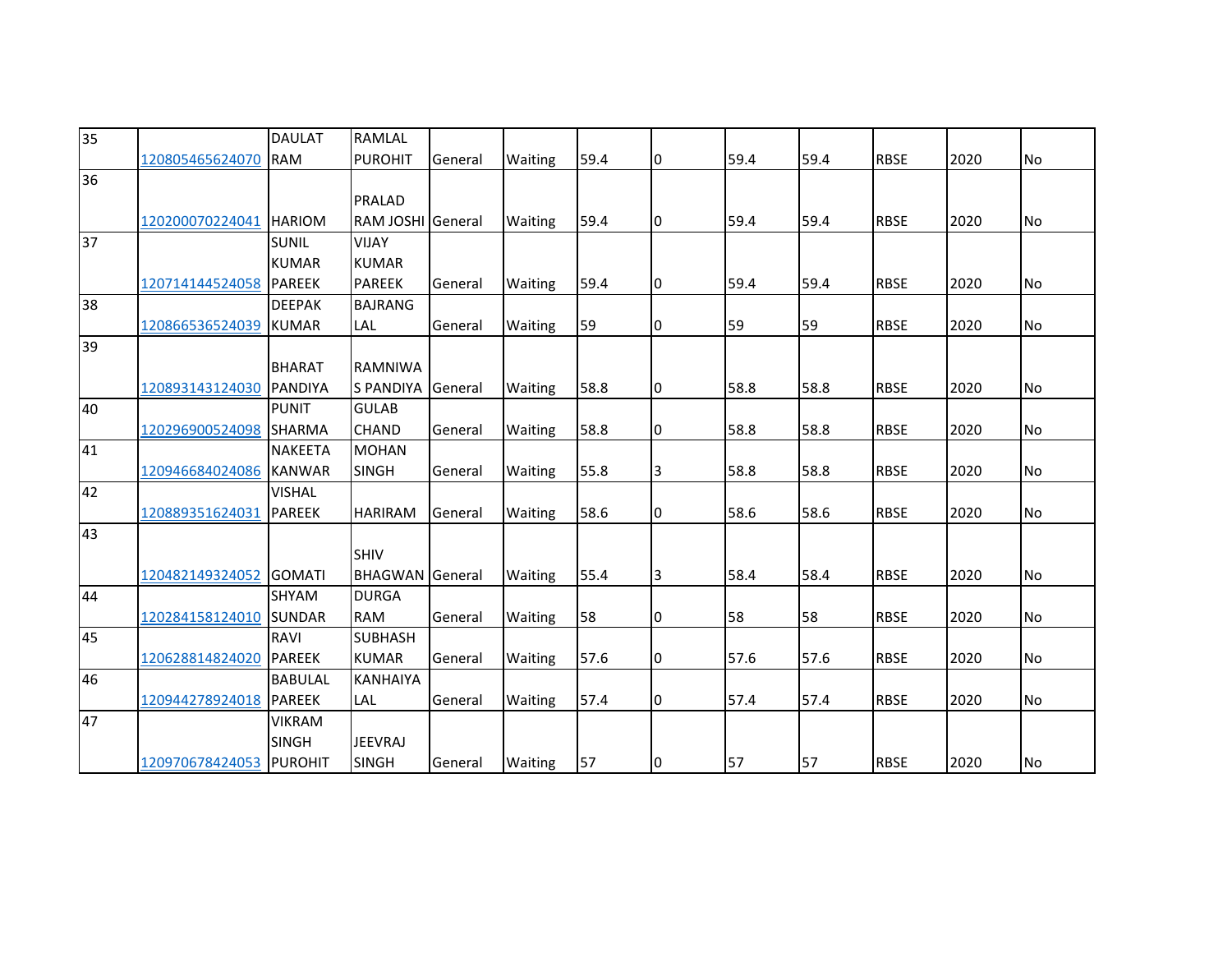| 48 |                       |                  |                          |         |                |      |    |      |      |             |      |           |
|----|-----------------------|------------------|--------------------------|---------|----------------|------|----|------|------|-------------|------|-----------|
|    |                       | SANTANU          | <b>GOVIND</b>            |         |                |      |    |      |      |             |      |           |
|    | 120645063924038 JOSHI |                  | <b>RAM JOSHI General</b> |         | Waiting        | 56.4 | 10 | 56.4 | 56.4 | <b>RBSE</b> | 2020 | <b>No</b> |
| 49 |                       | <b>NEETU</b>     | <b>BHAGU</b>             |         |                |      |    |      |      |             |      |           |
|    | 120883238624071       | <b>SINGH</b>     | <b>SINGH</b>             | General | Waiting        | 52.8 | 3  | 55.8 | 55.8 | <b>RBSE</b> | 2020 | No        |
| 50 |                       | <b>SANDEEP</b>   |                          |         |                |      |    |      |      |             |      |           |
|    | 120928616024044 KUMAR |                  | <b>NAND LAL</b>          | General | Waiting        | 55.4 | 0  | 55.4 | 55.4 | <b>RBSE</b> | 2020 | No        |
| 51 |                       | <b>ANKIT</b>     | <b>JAIKISHAN</b>         |         |                |      |    |      |      |             |      |           |
|    | 120677974924029       | <b>PAREEK</b>    | <b>PAREEK</b>            | General | Waiting        | 54.6 | 10 | 54.6 | 54.6 | <b>RBSE</b> | 2020 | No        |
| 52 |                       |                  | <b>ANIL</b>              |         |                |      |    |      |      |             |      |           |
|    |                       | SIDDHARTH KUMAR  |                          |         |                |      |    |      |      |             |      |           |
|    | 120489768324039       | <b>PINCHA</b>    | <b>PINCHA</b>            | General | Waiting        | 54.6 | 10 | 54.6 | 54.6 | <b>RBSE</b> | 2020 | No        |
| 53 |                       |                  |                          |         |                |      |    |      |      |             |      |           |
|    |                       | <b>SHIVPRATA</b> |                          |         |                |      |    |      |      |             |      |           |
|    |                       | <b>P SINGH</b>   | <b>CHHATAR</b>           |         |                |      |    |      |      |             |      |           |
|    | 120423356224097       | SANKHALA         | <b>SINGH</b>             | General | Waiting        | 54   | 10 | 54   | 54   | <b>RBSE</b> | 2020 | No        |
| 54 |                       | <b>CHANDRAK</b>  |                          |         |                |      |    |      |      |             |      |           |
|    |                       | <b>ANT</b>       | <b>MURLIDHA</b>          |         |                |      |    |      |      |             |      |           |
|    | 120120260824092       | <b>PAREEK</b>    | <b>R PAREEK</b>          | General | Waiting        | 53.8 | l0 | 53.8 | 53.8 | <b>RBSE</b> | 2020 | <b>No</b> |
| 55 |                       | RITIKANT         | <b>MUNNA</b>             |         |                |      |    |      |      |             |      |           |
|    | 120411887224060       | <b>MANDAL</b>    | <b>LAL</b>               | General | Waiting        | 53.2 | 10 | 53.2 | 53.2 | <b>RBSE</b> | 2020 | No        |
| 56 |                       |                  |                          |         |                |      |    |      |      |             |      |           |
|    |                       |                  | <b>MAHAVEE</b>           |         |                |      |    |      |      |             |      |           |
|    | 120325930024022       | <b>MAHESH</b>    | <b>R PARSAD</b>          | General | Waiting        | 53   | I0 | 53   | 53   | <b>RBSE</b> | 2020 | <b>No</b> |
| 57 |                       | <b>VASUDEV</b>   | <b>MAHAVIR</b>           |         |                |      |    |      |      |             |      |           |
|    | 120147518724061       | <b>PAREEK</b>    | <b>PRASAD</b>            | General | Waiting        | 53   | 10 | 53   | 53   | <b>RBSE</b> | 2020 | No        |
| 58 |                       | <b>DHARMPAL</b>  | <b>MADAN</b>             |         |                |      |    |      |      |             |      |           |
|    | 120832757124074       | <b>SINGH</b>     | <b>SINGH</b>             | General | Waiting        | 52   | 0  | 52   | 52   | <b>RBSE</b> | 2019 | No        |
| 59 |                       |                  |                          |         |                |      |    |      |      |             |      |           |
|    |                       | <b>DEEPAK</b>    | <b>PURUSHOT</b>          |         |                |      |    |      |      |             |      |           |
|    | 120875780224027       | <b>JOSHI</b>     | <b>IHZOL MA</b>          | General | <b>Waiting</b> | 52   | 10 | 52   | 52   | <b>RBSE</b> | 2020 | No        |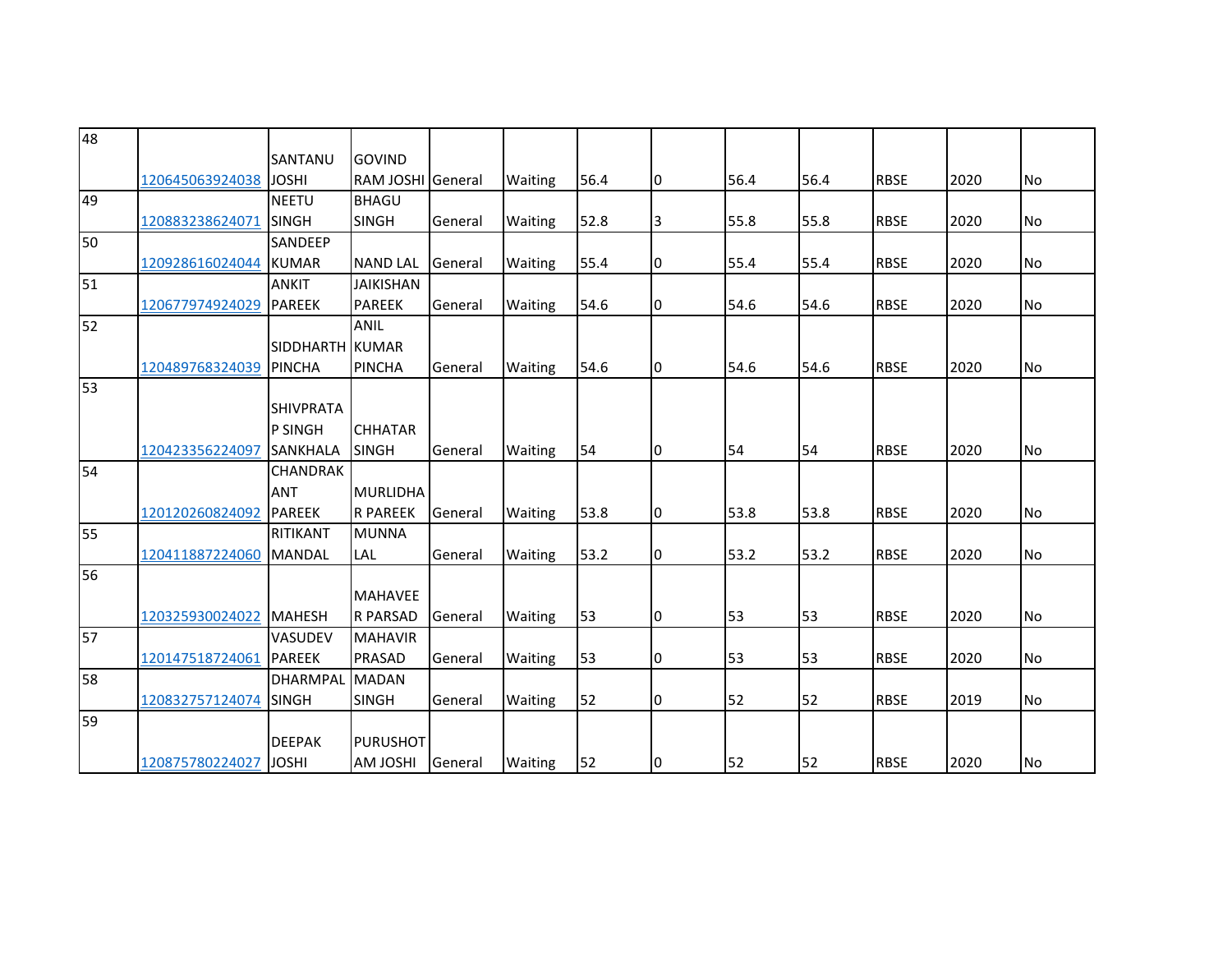| 60 |                          |                  |                          |         |         |      |    |      |      |             |      |           |
|----|--------------------------|------------------|--------------------------|---------|---------|------|----|------|------|-------------|------|-----------|
|    |                          | <b>SUDHIR</b>    | <b>SUBHKARA</b>          |         |         |      |    |      |      |             |      |           |
|    | 120114801224045          | PAREEK           | <b>N PAREEK</b>          | General | Waiting | 52   | 10 | 52   | 52   | <b>RBSE</b> | 2020 | <b>No</b> |
| 61 |                          |                  | <b>SHANKAR</b>           |         |         |      |    |      |      |             |      |           |
|    |                          | <b>DEV</b>       | LAL                      |         |         |      |    |      |      |             |      |           |
|    | 120432273324078 SHARMA   |                  | SHARMA                   | General | Waiting | 52   | 10 | 52   | 52   | <b>RBSE</b> | 2020 | No        |
| 62 |                          |                  |                          |         |         |      |    |      |      |             |      |           |
|    |                          | <b>GAURAV</b>    | LAXMIKAN                 |         |         |      |    |      |      |             |      |           |
|    | 120755630024058 SUTHAR   |                  | <b>T SUTHAR</b>          | General | Waiting | 51.6 | 10 | 51.6 | 51.6 | <b>RBSE</b> | 2020 | <b>No</b> |
| 63 |                          |                  | <b>INDER</b>             |         |         |      |    |      |      |             |      |           |
|    |                          | <b>CHANDRA</b>   | <b>SINGH</b>             |         |         |      |    |      |      |             |      |           |
|    | 120757254624059          | <b>SINGH</b>     | <b>RATHORE</b>           | General | Waiting | 51.6 | l0 | 51.6 | 51.6 | <b>RBSE</b> | 2020 | No        |
| 64 |                          | <b>JITENDRA</b>  | <b>SHRAWAN</b>           |         |         |      |    |      |      |             |      |           |
|    |                          | <b>KUMAR</b>     | <b>KUMAR</b>             |         |         |      |    |      |      |             |      |           |
|    | 120641930624010          | <b>GURJAR</b>    | <b>GURJAR</b>            | General | Waiting | 51.6 | 0  | 51.6 | 51.6 | <b>RBSE</b> | 2020 | <b>No</b> |
| 65 |                          |                  | <b>BHAGWAN</b>           |         |         |      |    |      |      |             |      |           |
|    |                          | <b>GAUTAM</b>    | A RAM                    |         |         |      |    |      |      |             |      |           |
|    | 120759722924035 PAREEK   |                  | <b>PAREEK</b>            | General | Waiting | 51.2 | 10 | 51.2 | 51.2 | <b>RBSE</b> | 2020 | <b>No</b> |
| 66 |                          | <b>HARI</b>      | <b>PURUSHOT</b>          |         |         |      |    |      |      |             |      |           |
|    | 120866417224062          | <b>SHANKAR</b>   | <b>TAM</b>               | General | Waiting | 50.8 | 10 | 50.8 | 50.8 | <b>RBSE</b> | 2020 | No        |
| 67 |                          |                  |                          |         |         |      |    |      |      |             |      |           |
|    |                          | <b>SOURABH</b>   | <b>BANSIDHA</b>          |         |         |      |    |      |      |             |      |           |
|    | 120348793424042          | PAREEK           | <b>R PAREEK</b>          | General | Waiting | 50.2 | 10 | 50.2 | 50.2 | <b>RBSE</b> | 2020 | No        |
| 68 |                          | <b>SURENDRA</b>  |                          |         |         |      |    |      |      |             |      |           |
|    |                          | <b>KUMAR</b>     | <b>MANGILAL</b>          |         |         |      |    |      |      |             |      |           |
|    | 120479778024064 PADIHAR  |                  | <b>PADIHAR</b>           | General | Waiting | 50.2 | Iо | 50.2 | 50.2 | <b>RBSE</b> | 2020 | <b>No</b> |
| 69 |                          |                  |                          |         |         |      |    |      |      |             |      |           |
|    |                          | <b>KALICHARA</b> | <b>BIRBAL</b>            |         |         |      |    |      |      |             |      |           |
| 70 | 120739934324053 N SHARMA |                  | <b>RAM</b><br><b>RAM</b> | General | Waiting | 49.6 | I0 | 49.6 | 49.6 | <b>RBSE</b> | 2020 | <b>No</b> |
|    |                          |                  |                          |         |         |      |    |      |      |             |      |           |
|    |                          | <b>SUNIL</b>     | <b>KUMAR</b>             |         |         |      |    |      |      |             |      |           |
|    | 120329220424022 TIWAREE  |                  | <b>TIWAREE</b>           | General | Waiting | 48.8 | I0 | 48.8 | 48.8 | <b>RBSE</b> | 2020 | No        |